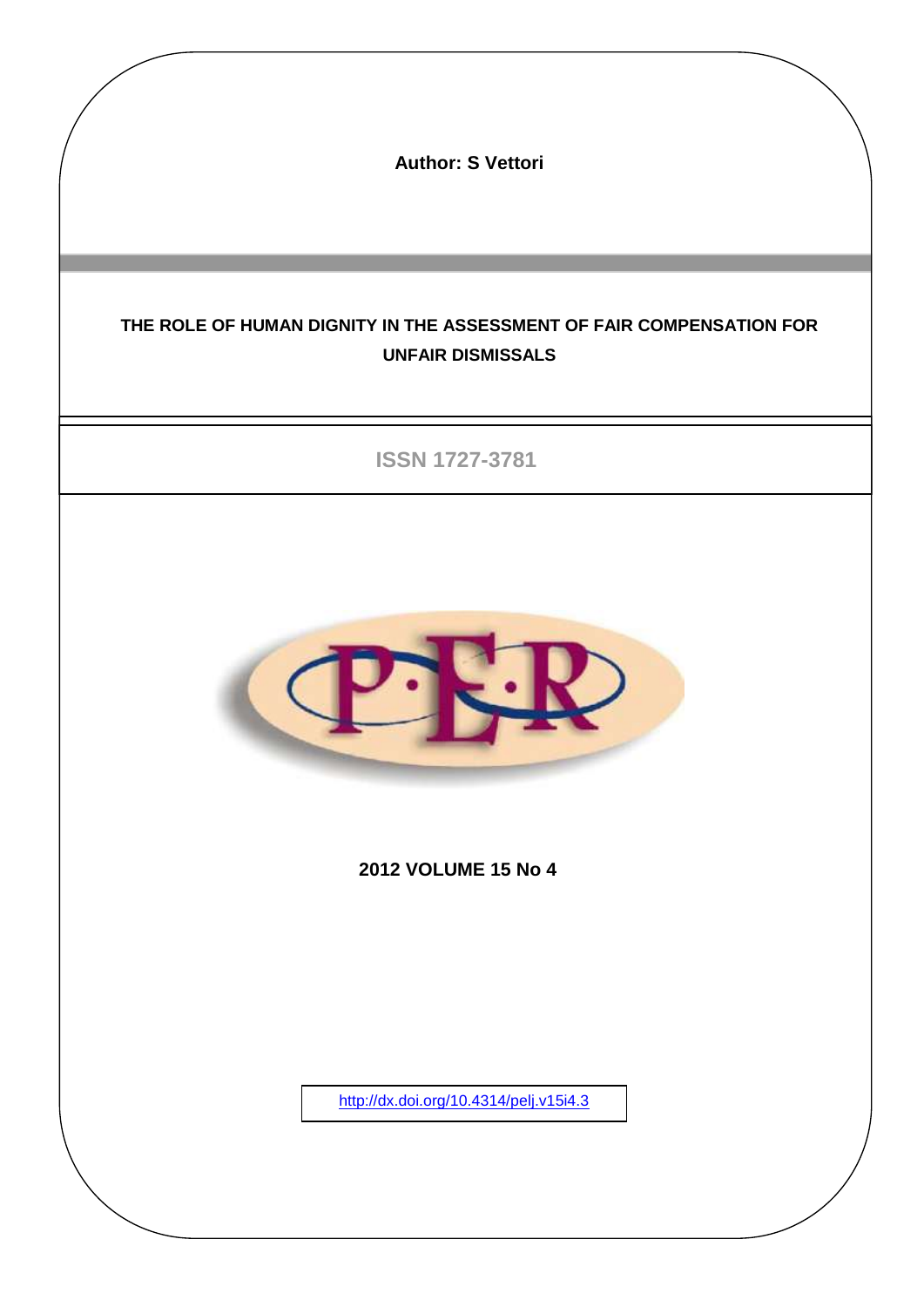# **THE ROLE OF HUMAN DIGNITY IN THE ASSESSMENT OF FAIR COMPENSATION FOR UNFAIR DISMISSALS**

## **S Vettori**\*

#### **1 Introduction**

1

South African labour law is concerned with the attainment of fairness for both the employer and the employee.<sup>1</sup> In weighing up the interests of the respective parties it is of paramount importance to ensure that a delicate balance is achieved so as to give credence not only to commercial reality but also to a respect for human dignity. Consequently, when a court has to assess the amount of compensation to award for the unfair conduct of the employer, which usually takes the form of an unfair labour practice or an unfair dismissal, it must achieve a balance between the sometimes competing policy considerations of human dignity and equality on the one hand and commercial reality on the other hand. These rights are often the competing rights of the employer on the one hand and the employee on the other.

The environment within which the world of work operates has at its core a free enterprise economy. Ultimately, an employer should generally not be penalised to the extent that it is crippled and unable to continue operating. The essence of the employment relationship is thus explained:

The relationship is a mercantile one to the core. The employer hires the employee because he wants a job done and is prepared to pay accordingly; the employee agrees to the hire because he wants the payment and is prepared to do the job to get it; and the exchange continues until one or other no longer gets the commercial advantage he wants… Financial gain, then, is the mainspring of the employment relationship, just as much as it is the mainspring of a sale or a lease. The legislature sees nothing wrong with this. On the contrary, it encourages it, in the belief that our interests are best served by the free enterprise system it manifests. One is quick to assume, therefore that the unfair labour practice jurisdiction is not meant to restrict the proper pursuit of pecuniary gain. $<sup>2</sup>$ </sup>

Stella Vettori. BA LLB (Wits) LLM (UNISA) LLD (UP). Professor, School of Business Leadership, University of South Africa [\(vettom@unisa.ac.za](mailto:vettom@unisa.ac.za)**)**. This article is based on a presentation delivered on 3 August 2011 at the 8th International Commercial Law Workshop, held at Nedbank Head Office, Sandton.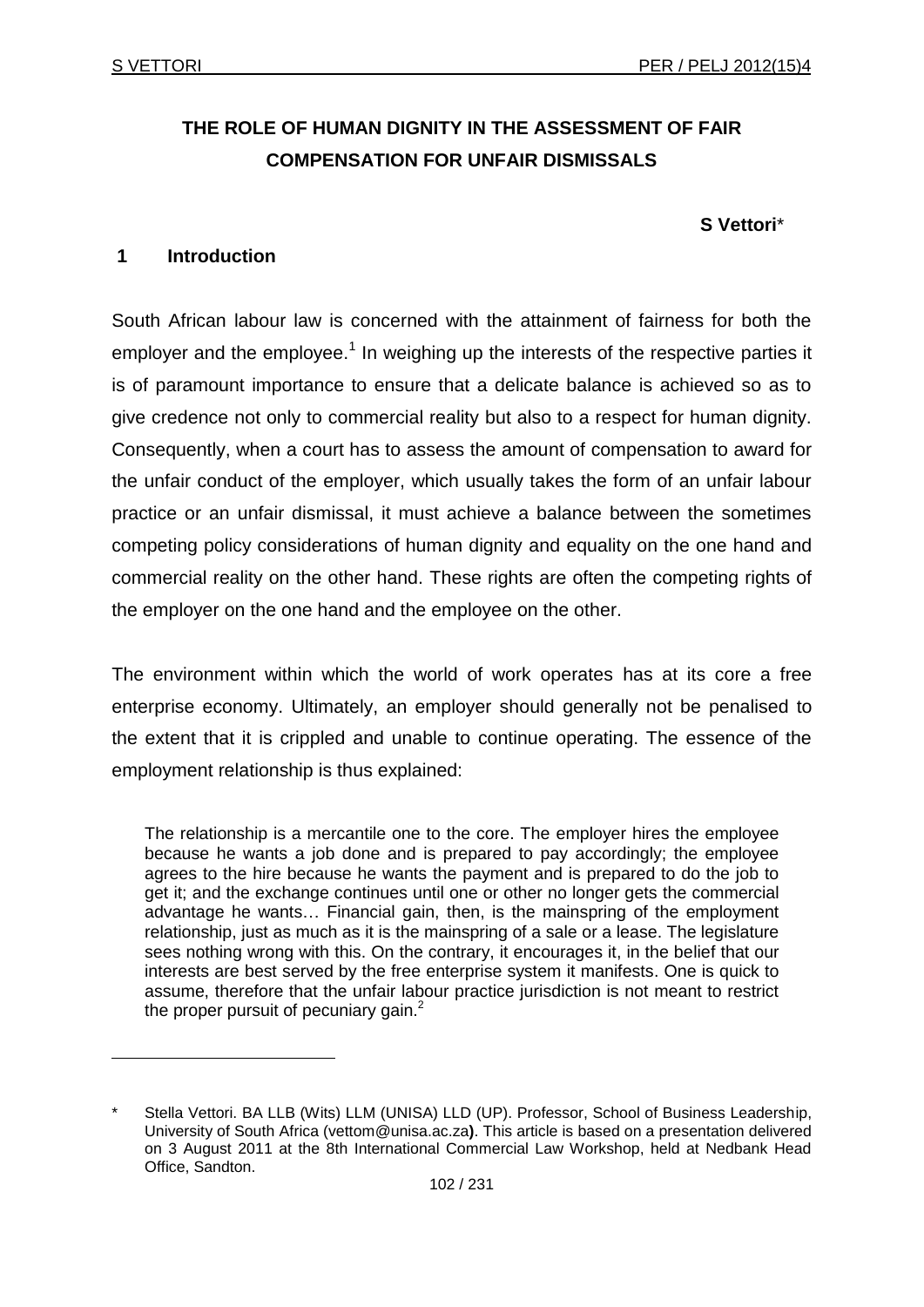This reality is borne out by the fact, for example, that in terms of the *Labour*  Relations Act<sup>3</sup> (hereinafter the "LRA") an employer's "operational requirements"<sup>4</sup> are considered to be an acceptable reason to dismiss employees.<sup>5</sup>

Although the purpose of a contract of employment is mainly commercial, the contract of employment is not perceived as a purely commercial contract. There is an aspect which is strongly linked to an individual's sense of identity, dignity and humanity. A person's sense of self worth is often linked to his or her contributing meaningfully to society. This contribution is very often dependent on a person's job or career. Furthermore, with an employment contract, unlike other commercial contracts such as a contract of sale, there is a continuous relationship between the contracting parties. This relationship often endures for an unspecified time in terms of the contract. As a result of these factors the employment relationship has undergone a transformation in the last few decades. It is now perceived by many to be primarily a relational relationship as opposed to a purely commercial relationship.<sup>6</sup> As such the employer is obliged to act in a reasonable or fair manner towards its employees, especially in the light of the constitutionally protected right to dignity. The protection of fundamental freedoms such as gender equality, the right to dignity and the prevention of harassment at the workplace form a cornerstone of South African labour legislation.<sup>7</sup>

-

<sup>1</sup> Section 23(1) *Constitution of the Republic of South Africa*, 1996 provides that everyone has the right to fair labour practices.

<sup>2</sup> Brassey *et al New Labour Law* 65.

<sup>3</sup> *Labour Relations Act* 66 of 1995 (LRA).

<sup>4</sup> Section 213 of the LRA defines operational requirements as "economical, technological, structural or similar needs of the employer".

<sup>5</sup> Section 189 LRA.

<sup>6</sup> Lord Slynn of Hadley in *Spring v Guardian Assurance Plc* 1995 2 AC 296, 335B stated: "the changes which have taken place in the employer - employee relationship, with far greater duties imposed on the employer than in the past, whether by statute or by judicial decision, to care for the physical, financial and even psychological welfare of the employee". See *Johnson v Unisys Ltd* 2001 IRLR 279 para 20. After referring to this statement Lord Steyn in *Johnson v Unisys Ltd* 2001 IRLR 279 para 20 concluded: "It is no longer right to equate a contract of employment with commercial contracts. One possible way of describing a contract of employment in modern terms is as a relational contract".

<sup>7</sup> Per Nicholson JA in *Chemical Energy Paper Printing Wood & Allied Workers Union v Glass & Aluminium 2000 CC* 2002 23 *ILJ* 695 (LAC) para 48.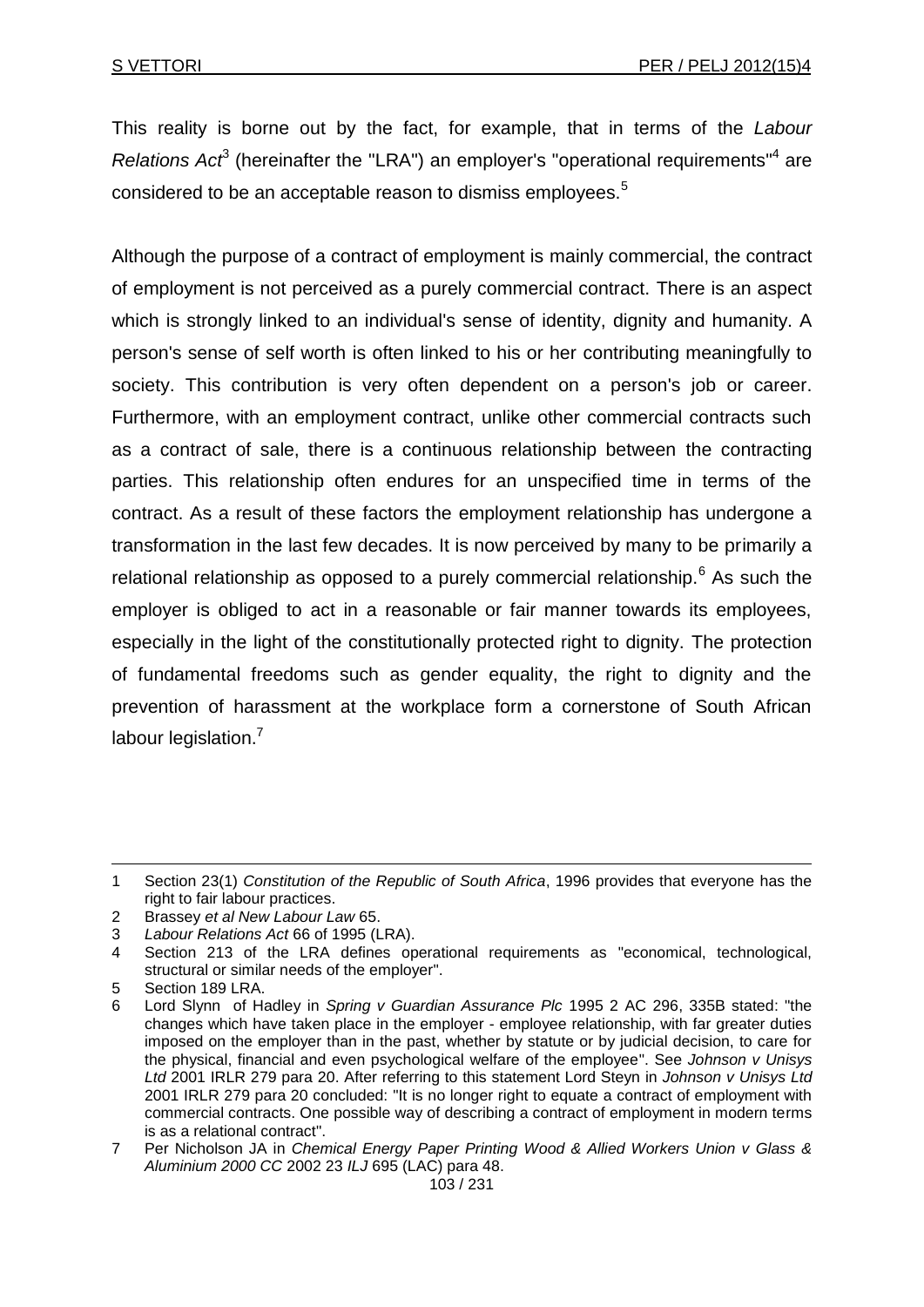It is argued in this article that in ascertaining what constitutes appropriate or fair compensation<sup>8</sup> for an unfair dismissal, the underlying reality that labour law operates in a free enterprise system must be given cognisance to, but not at the expense of a person's right to dignity. In short therefore, a court or tribunal should consider any infringement on a person's right to dignity when determining what compensation will be fair in a given set of circumstances.

# **2 Compensation as a remedy for unfair dismissal**

In giving content to the constitutional right to fair labour practices contained in section 23(1) of the *Constitution*,<sup>9</sup> the LRA *inter alia* provides that every employee has the right not to be unfairly dismissed.<sup>10</sup> In terms of section 193(2) of the LRA the Labour Court or an arbitrator must require the employer to re-instate or re-employ the employee whose dismissal was substantively unfair unless certain exceptions apply. One of the exceptions arises when "it is not reasonably practicable for the employer to re-instate or re-employ the employee".<sup>11</sup> Another exception arises when "the circumstances surrounding the dismissal are such that a continued employment relationship would be intolerable".<sup>12</sup> Therefore, when it is not appropriate or practical in the circumstances to enforce the primary remedy for an unfair dismissal, namely a re-employment order, the judge or arbitrator must make an award for compensation. The remedy of compensation and the appropriate amount thereof is the focus of this article.

Section 194 of the LRA provides:

1) The compensation awarded to an employee whose dismissal is found to be unfair either because the employer did not prove that the reason for dismissal was a fair reason relating to the employee's conduct or capacity or the employer's operational requirements or the employer did not follow a fair procedure, or both, must be just and equitable in all the circumstances, but may not be more than the

**<sup>.</sup>** 8 Other remedies for unfair dismissal such as re-instatement or re-employment are beyond the scope of this article.

<sup>9</sup> It was previously also numbered as if it were an Act of Parliament, Act 108 of 1996.

<sup>10</sup> Section 185 LRA.

<sup>11</sup> Section 193(2)(c) LRA.

<sup>12</sup> Section 193(2)(b) LRA.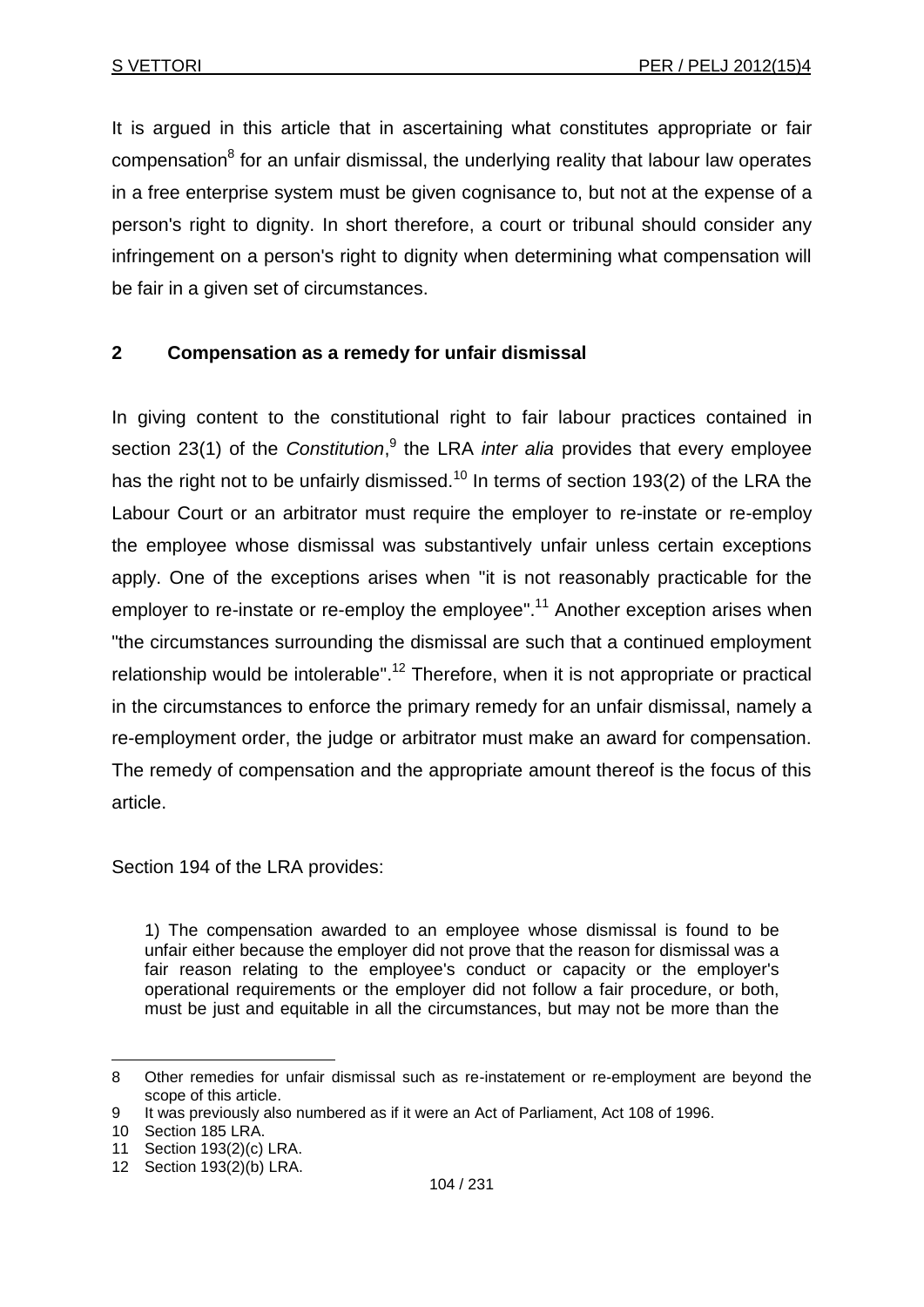equivalent of 12 months' remuneration calculated at the employee's rate of remuneration on the date of dismissal.

(3)The compensation awarded to an employee whose dismissal is automatically unfair must be just and equitable in all the circumstances, but not more than the equivalent of 24 months' remuneration calculated at the employee's rate of remuneration on the date of dismissal.

Unlike the present LRA, the 1956 *Labour Relations Act*<sup>13</sup> placed no cap on the amount of compensation an employee who was unfairly dismissed could be awarded. The previous Industrial Court had an unfettered discretion in terms of the said amount.<sup>14</sup> In terms of the present LRA, the legislature placed a cap on the amount that can be awarded and thus the discretion of arbitrators and judges has been limited. Arguments in the interests of business viability and socio-economic policy can be put forward in support of such a cap. In the words of Pillay J:

The need for certainty and limitation of compensation claims in labour disputes is a matter of socio-economic policy. Furthermore, the elevation of labour rights as a socio-economic constitutional right re-enforces the need to balance the various competing interests in labour disputes.<sup>15</sup>

It may be possible, albeit in very limited circumstances, to base a claim for unfair dismissal on the common law and thereby circumvent the caps on compensation provided in terms of the LRA. There are substantial differences regarding the onus of proof of both the employer and the employee for a constructive dismissal based on the common law and one based on the LRA.<sup>16</sup> Given these differences it is possible that circumstances may arise where the employee may sue the employer on the basis of the common law constructive dismissal, despite the fact that constructive dismissal is provided for in terms of section  $186(1)(e)$  of the LRA.<sup>17</sup> Constructive dismissal is important in the context of impairment to one's dignity, because it often

<sup>-</sup>13 *Labour Relations Act* 28 of 1956.

<sup>14</sup> Grogan *Workplace Law* 177.

<sup>15</sup> *Parry v Astral Operations Ltd* 2005 10 BLLR 989 (LC) para 100.

<sup>16</sup> For a detailed discussion of this, which is beyond the scope of this article, see Vettori 2011 *Stell LR* 182-185.

<sup>17</sup> *See South African Maritime Safety Authority and Fafie Fortune Mckenzie* 2010 31 *ILJ* 529 (SCA) para 16, where the court, quoting *Da Silva v Coutinho* 1971 3 SA 123 (A) 135, stated that where a right is protected by means of statute: "We must look at the provisions of the Act in question, its scope and its object, and see whether it was intended when laying down a special remedy that that special remedy should exclude ordinary remedies. In other words, we have no right to assume, merely from the fact that a special remedy is laid down in a statute as a remedy for a breach of a right given under statute, that other remedies are necessarily excluded".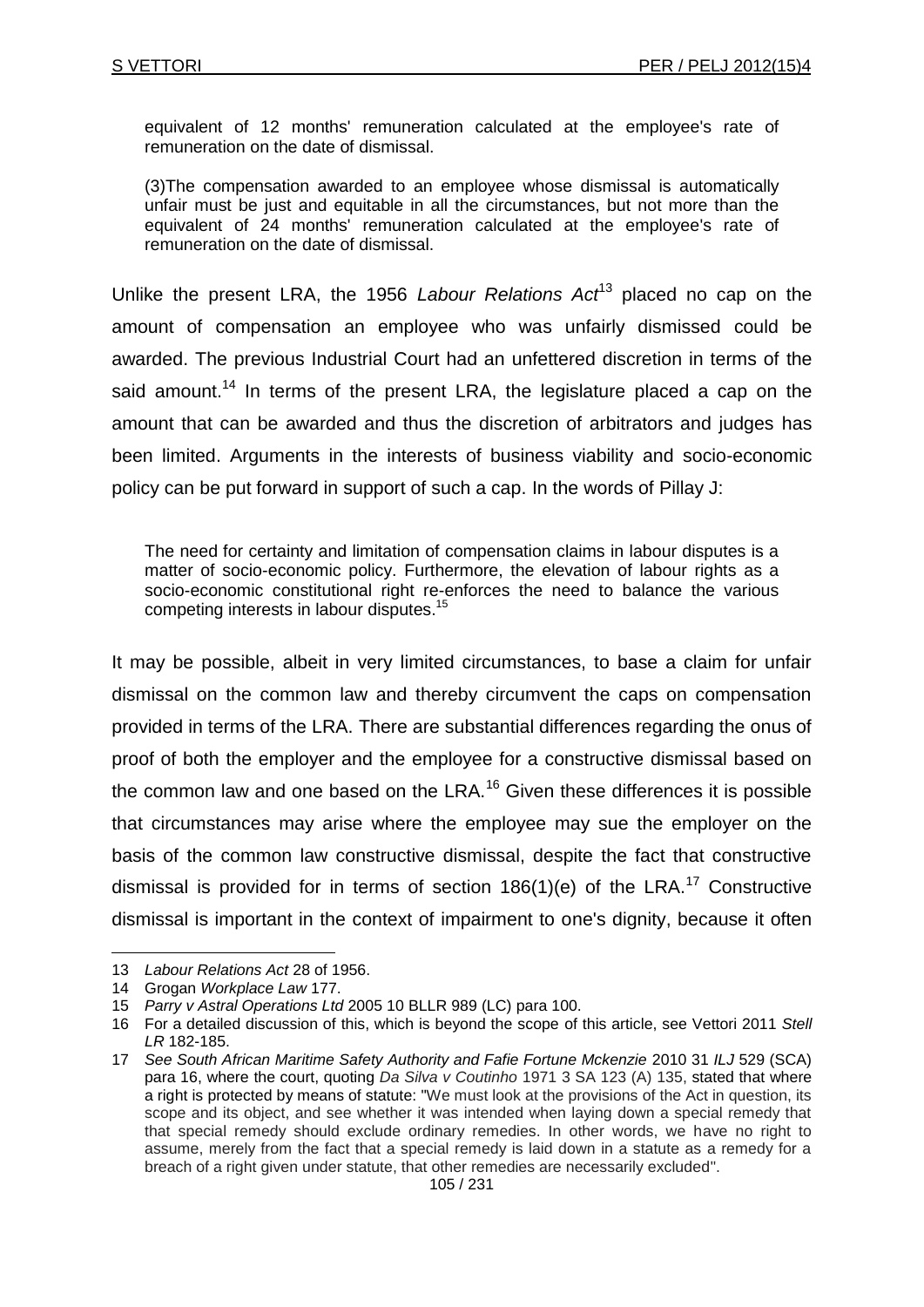happens that an employer's acts or omissions that render a person's work situation intolerable also impair that person's right to dignity.

However, judges and arbitrators still have discretion to award an amount of compensation that is "just and equitable in all the circumstances" within the limited amount. The LRA does not define what is meant by "just and equitable" in this context. This discretion must be exercised in a judicial manner. The court decisions demonstrate inconsistencies regarding the factors that must be considered in determining the *quantum,* and consequently there are also inconsistencies regarding the amounts awarded.<sup>18</sup> Generally the monetary compensation is perceived to be a solatium.<sup>19</sup> This is especially the case for procedurally unfair dismissals.<sup>20</sup> As such, it may not be necessary to prove any loss or damages since the compensation is a solace for the loss or infringement of a right.<sup>21</sup> Nevertheless, the courts have still, in unfair dismissal claims in terms of the LRA, considered the damages or loss actually suffered by the dismissed employee as a result of the dismissal in determining the amount of compensation payable, $^{22}$  as is the case in breach of contract or a delictual claim. For example in *Le Monde Luggage CC t/a Pakwells Petje v Dunn*<sup>23</sup>Jappie AJA concluded that in the case of an unfair dismissal the compensation is:

… payment to offset the financial loss which has resulted from a wrongful act. The primary enquiry for a court is to determine the extent of that loss, taking into

<sup>-</sup>18 See Van Niekerk *Unfair Dismissal* 128.

<sup>19</sup> Claassen *Dictionary* defines *solatium* in the words of RD Claassen (Judge of the High Court of South Africa) as follows: "(1) Comfort. Thus by the strict Roman law women could not adopt children, but the emperor allowed them this privilege by way of comfort for the loss of their own children (ad *solatium liberorum amissorum*, Inst 1.11.10). (2) Payment or compensation made either voluntarily or upon judicial decree for loss sustained or injury suffered".

<sup>20</sup> In *Alpha Plant and Services (Pty) Ltd v Simmonds* 2001 22 *ILJ* 359 (LAC) para 41, the court stated: "The compensation for the wrong in failing to give effect to an employee's right to a fair procedure is not based on patrimonial or actual loss. It is in the nature of a *solatium* for the loss of the right, and is punitive to the extent that an employer (who breached the right) must pay a fixed penalty for causing that loss. In the normal course a legal wrong done by one person to another deserves some form of redress".

<sup>21</sup> See *Johnson & Johnson v CWIU* 1998 [12 BLLR 1209](http://www.saflii.org.za/cgi-bin/LawCite?cit=%281998%29%2012%20BLLR%201209) (LAC), where the court held that compensation included payment in solace for the loss of a right. Also in *National Union of Metalworkers of SA v Precious Metal Chains (Pty) Ltd* 1997 18 *ILJ* 1346 (LC) 1354 H-J, the Labour Court held that since such compensation is not in the form of damages, the employee need not prove his or her losses.

<sup>22</sup> In *Chothia v Hall Longmore & Co (Pty) Ltd* (1997) 18 ILJ 1090 (LC) it was held that "compensation" in terms of s 194 of the LRA should be given its ordinary meaning as "the value estimated in money of something lost".

<sup>23</sup> *Le Monde Luggage CC t/a Pakwells Petje v Dunn* 2007 28 *ILJ* 2246 (LAC) para 30.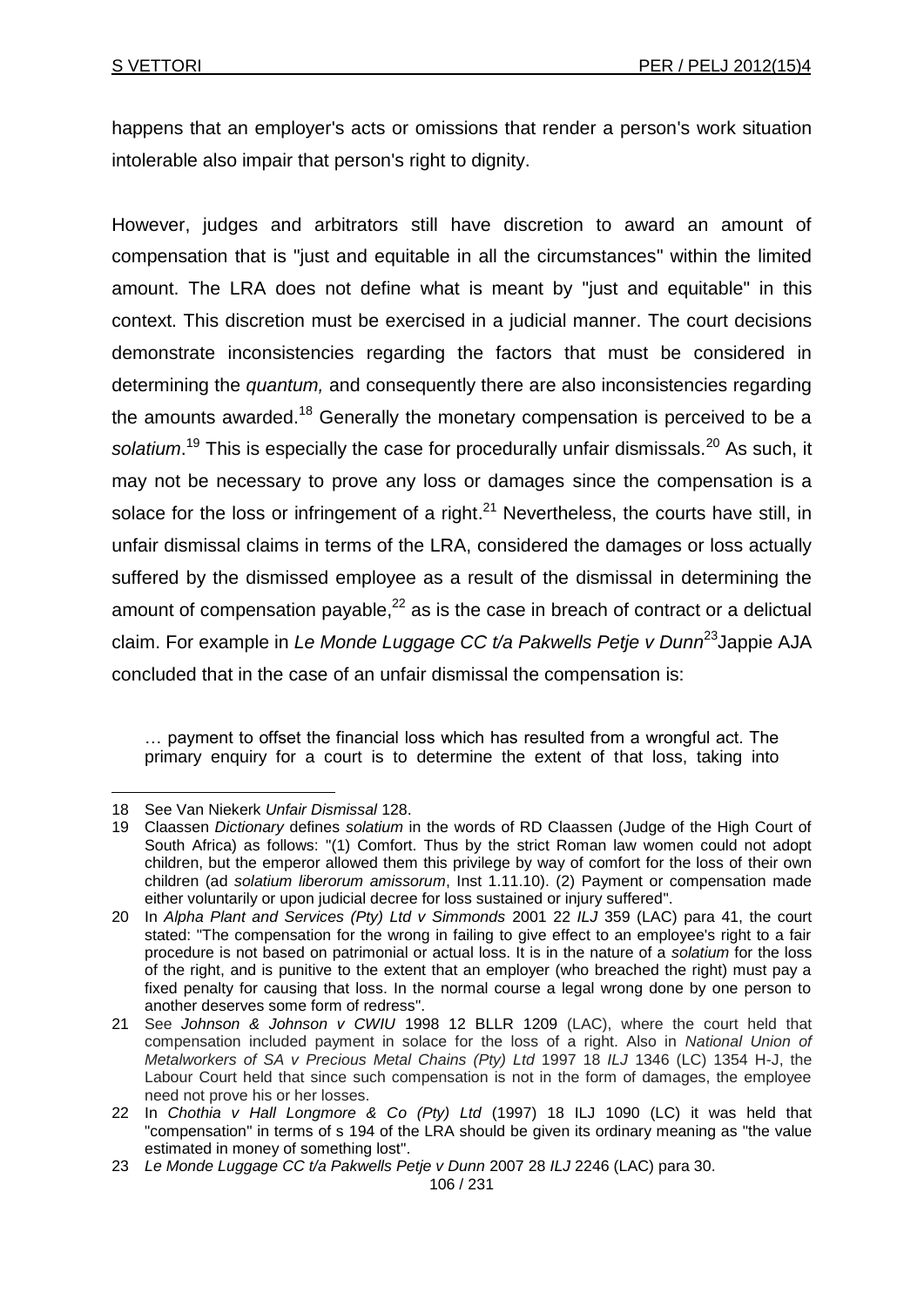account the nature of the unfair dismissal and hence the scope of the wrongful act on the part of the employer. This court has been careful to ensure that the purpose of the compensation is to make good the employee's loss and not to punish the employer.<sup>24</sup>

Again, in a recent decision the Supreme Court of Appeal pointed to "a long line of cases" where it was held that that compensation for dismissal is limited to compensation for financial loss and excludes punitive damages.<sup>25</sup>

Payment for "financial loss which has resulted from a wrongful act" seems akin to a delictual claim as opposed to a claim for breach of contract. This observation was made in *Alert Employment Personnel (Pty) Ltd v Leech.*<sup>26</sup> The court then referred to *Trotman v Edwick* <sup>27</sup> where Van den Heever distinguished between damages in contract and damages in delict as follows:

A litigant who sues on contract sues to have his bargain or its equivalent in money or in money in kind. The litigant who sues on delict sues to recover the loss which he had sustained because of the wrongful conduct of another, in other words that the amount by which his patrimony has been diminished by such conduct should be restored to him.

There is, however, also authority for the proposition that compensation should be in line with the damages for a breach of contract in that the aggrieved employee should be placed in the same position had the contract not been breached. In the case of *Nkopane v Independent Electoral Commission*<sup>28</sup> the Labour Court found it inappropriate to award more than what the employee would have earned had the fixed term contract not been prematurely terminated by the employer.

<sup>1</sup> 24 The Labour Appeal Court in *Alert Employment Personnel (Pty) Ltd v Leech* 1993 14 *ILJ* 655 (LAC) at 661 held that the intention of the legislature with regard to the *Labour Relations Act* 28 of 1956 was to compensate for the loss caused and this was more akin to a delictual claim than to a claim based on breach of contract.

<sup>25</sup> *Rawlins C Dr DC Kemp t/a Centralmed* (Unreported Supreme Court of Appeal Case No 483/09, 2010) para 2.

<sup>26</sup> *Rawlins C Dr DC Kemp t/a Centralmed* (Unreported Supreme Court of Appeal Case No 483/09, 2010) para 2.

<sup>27</sup> *Trotman v Edwick* 1951 1 SA 443 (A) 449B-C.

<sup>28</sup> *Nkopane v Independent Electoral Commission* 2007 28 *ILJ* 670 (LC) para 80.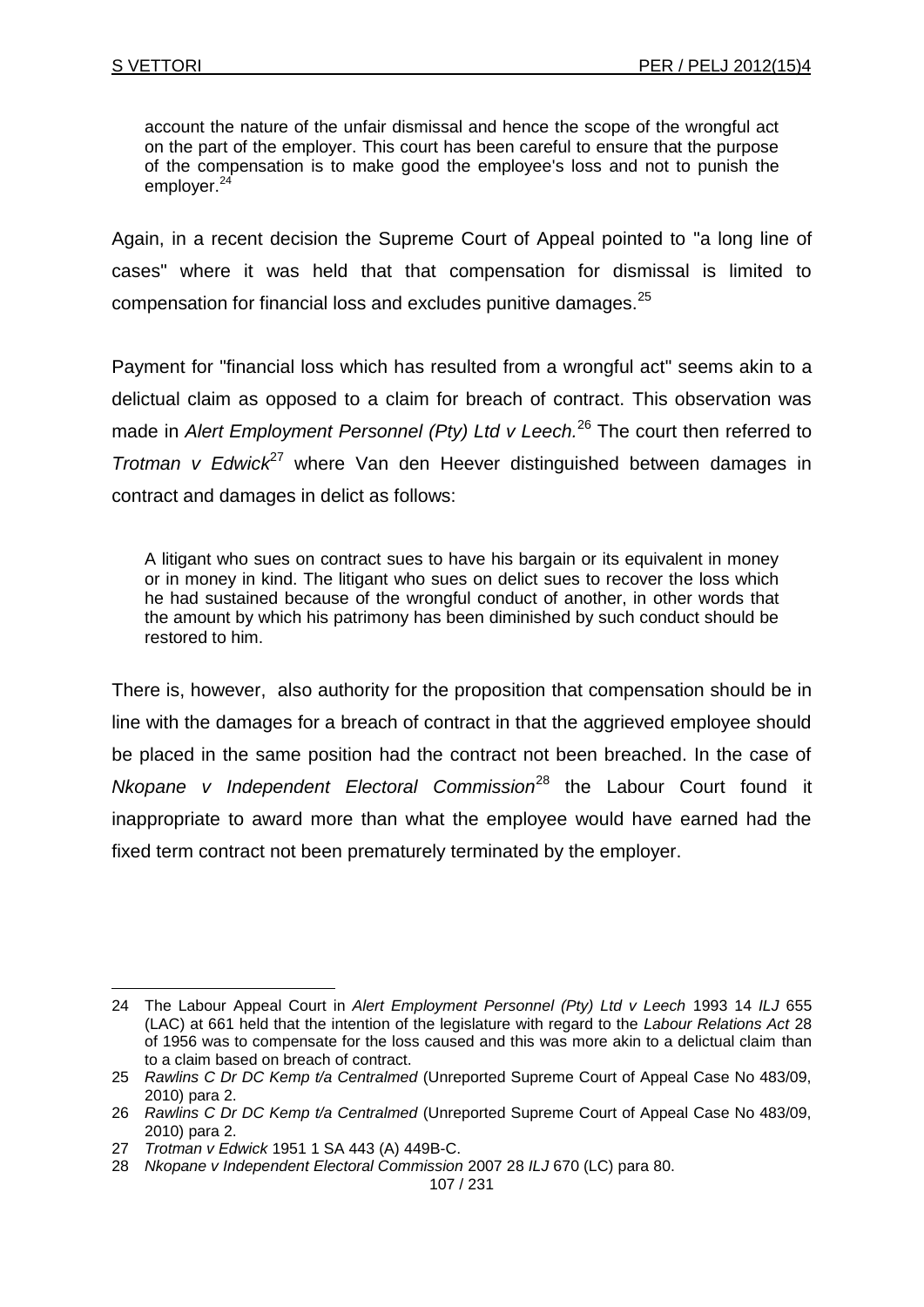The Labour Appeal Court in *Ferodo (Pty) Ltd v De Ruiter*, <sup>29</sup> under the previous labour law dispensation prior to the enactment of the present LRA, set out the following guidelines for the determination of the *quantum* of damages in the case of an unfair dismissal:

(a) There must be evidence of actual financial loss suffered by the person claiming compensation;

(b) There must be proof that the loss was caused by the unfair labour practice;

(c) The loss must be foreseeable, i.e. not too remote or speculative;

(d) The award must endeavour to place the applicant in monetary terms in that position in which he would have been had the unfair labour practice not been committed;

(e) In making the award the court must be guided by what is reasonable and fair in the circumstances;

(f) There is a duty on the employee (if he is seeking compensation) to mitigate his damages by taking all reasonable steps to acquire alternative employment. Even though the Labour Appeal Court was dealing with the issue of compensation for an unfair dismissal under the 1956 Labour Relations Act, these guidelines have been considered apposite even under the current labour regime.

In *Pretoria Society for the Care of the Retarded v Loots*, <sup>30</sup> Nicholson JA, following English law, listed basically the same guidelines for consideration in determining the quantum of an award for compensation for unfair dismissal.<sup>31</sup>

Other factors the courts have taken into account in determining what is fair and equitable in the context of compensation for unfair dismissal include the length of service of the dismissed employee, the manner in which the dismissal was effected, and the fact that the employer was a small enterprise.<sup>32</sup> However, despite *dicta* to the effect that compensation should not be punitive<sup>33</sup> even in the case of an automatically unfair dismissal, $34$  the courts have also exhibited a willingness to award punitive damages. This is especially but not necessarily the case when the courts are faced with an automatically unfair dismissal.<sup>35</sup> For example, in *Chemical Energy* 

<sup>1</sup> 29 *Ferodo (Pty) Ltd v De Ruiter* 1993 14 *ILJ* 974 (LAC) 981 C-G.

<sup>30</sup> *Pretoria Society for the Care of the Retarded v Loots* 1997 18 *ILJ* 981 (LAC) 990 A-B.

<sup>31</sup> These were the factors referred to by Combrinck J in *Ferodo (Pty) Ltd v De Ruiter* 1993 14 *ILJ* 974 (LAC) 981 C-G.

<sup>32</sup> *Lukie v Rural Alliance CC t/a Rural Development Specialist* 2004 25 *ILJ* 1445 (LC) para 19.

<sup>33</sup> *Fose v Minister of Safety and Security* 1997 3 [SA 786](http://www.saflii.org.za/cgi-bin/LawCite?cit=1997%20%283%29%20SA%20786) (CC).

<sup>34</sup> See *Shoprite Checkers (Pty) Ltd v Commission for Conciliation, Mediation & Arbitration* 2007 28 *ILJ* 2246 (LAC) para 30.

<sup>35</sup> Section 187 of the LRA provides *inter alia* that a dismissal is automatically unfair if the reason for the dismissal is that the "employer unfairly discriminated against an employee, directly or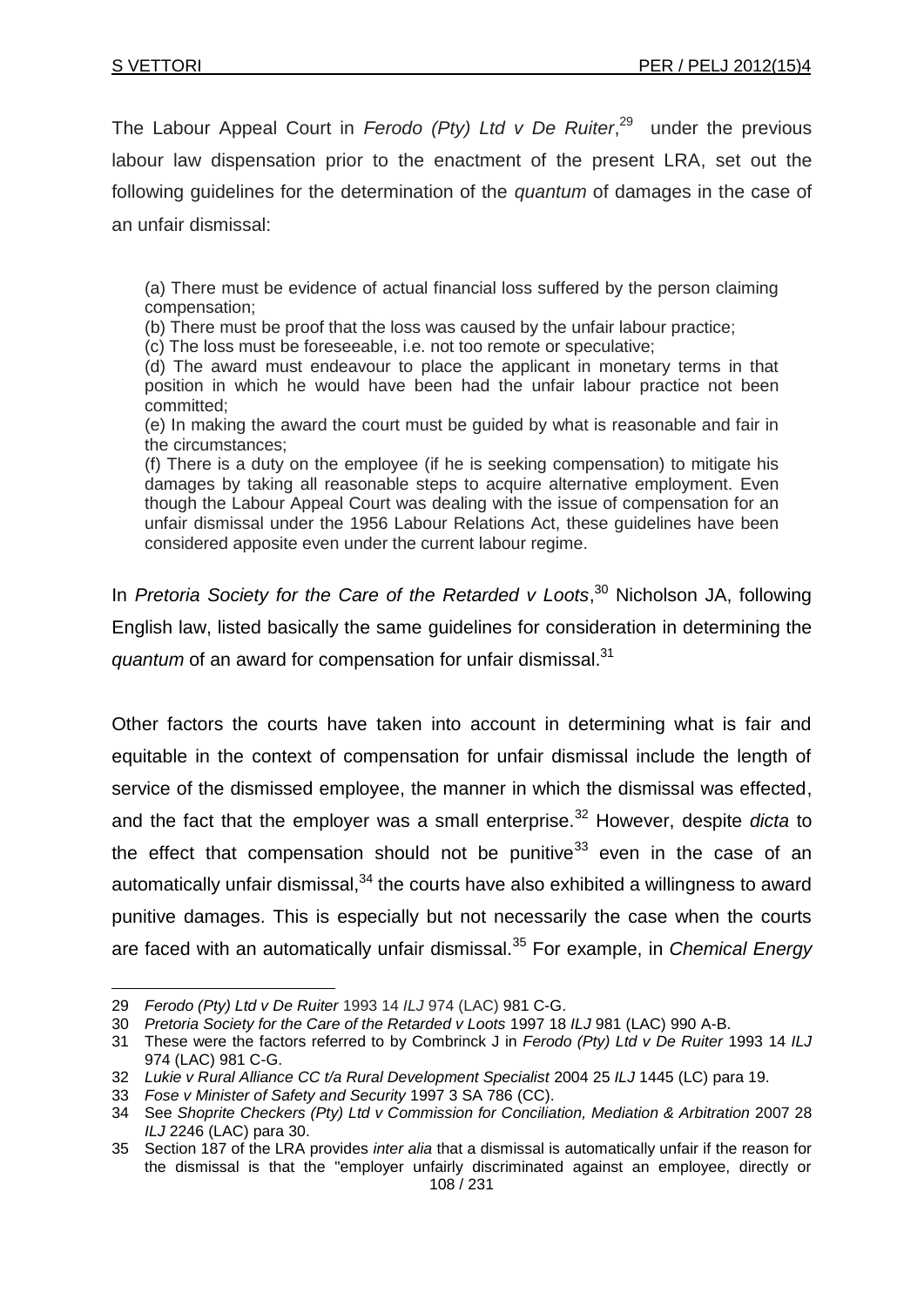*Paper Printing Wood & Allied Workers Union v Glass & Aluminium 2000 CC*<sup>36</sup> Nicholson JA stated that a dismissal which is automatically unfair ...

...strikes at the essence of the values which form the foundations of our new democratic society as enunciated in the Constitution. It is a dismissal that undermines the fundamental values that the labour relations community in our country depends on to regulate its very existence. Accordingly such a dismissal deserves to be dealt with in a manner that gives due weight to the seriousness of the unfairness to which the employee so dismissed has been subjected...Accordingly there must be a punitive element in the consideration of compensation.

In similar vein in *Parry v Astral Operations Ltd*<sup>37</sup> Pillay J stated:

So reprehensible has the respondent's conduct been, so gross the violation of the applicant's dignity that, despite the applicant being awarded contractual damages under section 195 of the LRA, he should also be awarded the maximum compensation allowed under section 194 of the LRA.<sup>38</sup>

The cap on compensation for automatically unfair dismissals is double that of "ordinary dismissals", namely 24 months' salary as opposed to 12 months salary.<sup>39</sup> Perhaps this could be construed as an intention on the part of the legislature to introduce a punitive element in the amount of compensation awarded for automatically unfair dismissals since these reasons for dismissal seem to be morally reprehensible and repulsive to our sense of justice.

In *Minister* for Justice & Constitutional Development v Tshishonga<sup>40</sup> the Labour Appeal Court referred to case law relating to an award for *solatium* in terms of the *actio injuriarum* for guidance in what would constitute just and equitable

-

indirectly, on any arbitrary ground, including, but not limited to race, gender, sex, ethnic or social origin, colour, sexual orientation, age, disability, religion, conscience, belief, political opinion, culture, language, marital status or family responsibility".

<sup>36</sup> *Chemical Energy Paper Printing Wood & Allied Workers Union v Glass & Aluminium 2000 CC* 2002 23 *ILJ* 695 (LAC) para 48-50.

<sup>37</sup> *Parry v Astral Operations Ltd* 2005]10 BLLR 989 (LC) para 137.

<sup>38</sup> See also *Lukie v Rural Alliance CC t/a Rural Development Specialist* 2004 25 *ILJ* 1445 (LC) para 19, where the Labour Court found it unacceptable that some employers dismiss employees on the basis of pregnancy despite the advancement of women's rights and the protection of fundamental rights in terms of the Constitution.

<sup>39</sup> Section 194(3) LRA.

<sup>40</sup> *Minister for Justice & Constitutional Development v Tshishonga* 2009 9 BLLR 862 (LAC).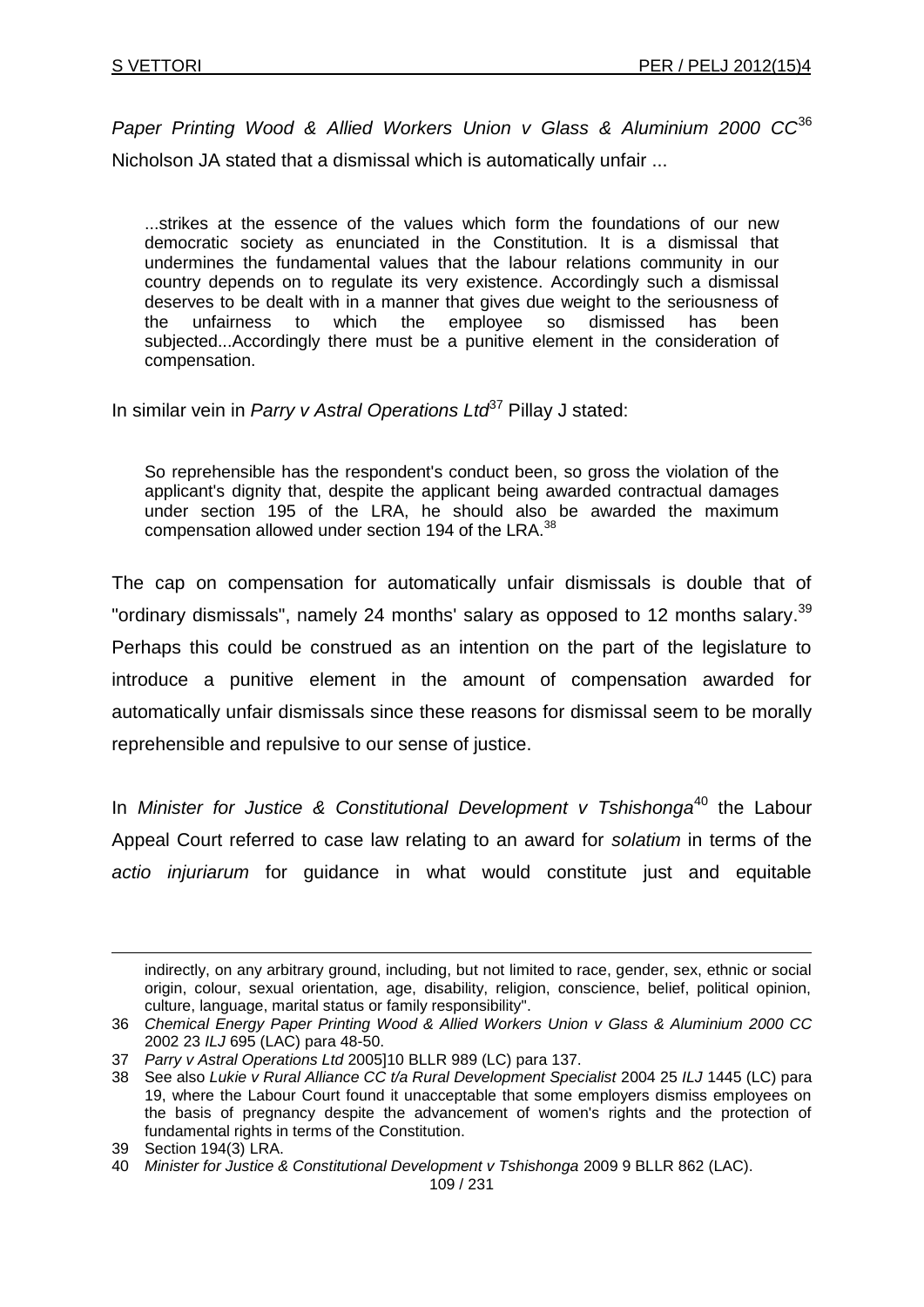compensation for non-patrimonial loss in the context of an unfair labour practice.<sup>41</sup> The award in these cases serves to rectify an attack on one's dignity. The court concluded that relevant factors in determining the quantum of damages in these cases included but were not limited to:

…the nature and seriousness of the *iniuria*, the circumstances in which the infringement took place, the behavior of the defendant (especially whether the motive was honorable or malicious), the extent of the plaintiff's humiliation or distress , the abuse of the relationship between the parties, and the attitude of the defendant after the *iniuria* had taken place…

The above discussion of the case law illustrates that the determination of the *quantum* of compensation and the determination of what is "just and equitable" compensation in terms of the LRA in the case of an unfair dismissal are not exact sciences. There are conflicting decisions regarding whether or not there should be a punitive element and also whether the compensation should be akin to compensation for a breach of contract or for a delictual claim. The weight of authority seems to lie with the conclusion that the compensation awarded is akin to a delictual claim and that there should not be a punitive element, except perhaps in the case of automatically unfair dismissals. In terms of section 193(2) of the LRA the Labour Court or an arbitrator must require the employer to re-instate or re-employ the employee whose dismissal was substantively unfair unless certain exceptions apply. The primary remedy, namely a re-employment order, obviously does not include any compensation for non-pecuniary loss, or punitive damages. It could be argued that it follows therefore that the secondary remedy, namely compensation, also excludes non-pecuniary losses such as injury to feelings, and punitive damages.

# **3 Dismissals and a breach of the right to dignity**

# *3.1 The Constitution and the right to dignity*

-

Section 9(3) of the *Constitution* provides that no person may unfairly discriminate against anyone on one or more grounds including race, sex, ethnic or social origin *et* 

<sup>41</sup> *Minister for Justice & Constitutional Development v Tshishonga* 2009 9 BLLR 862 (LAC) para 18.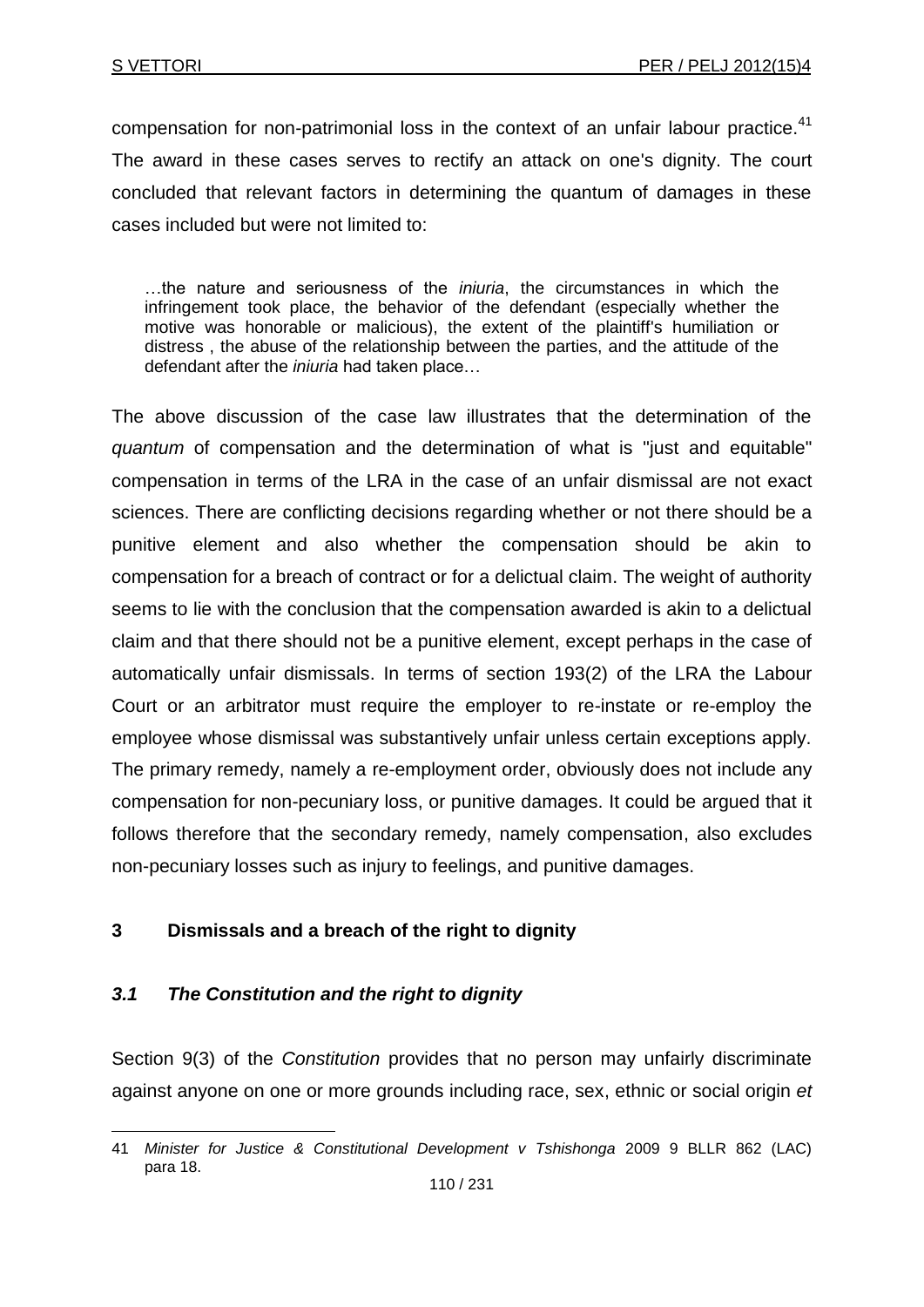*cetera*. Section 10 provides that "everyone has the right to have their dignity respected and protected". These fundamental rights must be given cognisance to in interpreting provisions not only in national legislation but also in developing and interpreting the common law. This is so, as section 39(1)(a) enjoins courts to promote the "values that underlie an open and democratic society based on human dignity, equality and freedom" and section 39(2) enjoins the courts to develop the common law in line with and giving effect to the spirit, purport and object of the Bill of Rights. Furthermore section 173 of the *Constitution* provides the High Courts, the Supreme Court of Appeal and the Constitutional Court with inherent jurisdiction to develop the common law, "taking into account the interests of justice".

Since a dismissal can also entail a breach of a person's right to dignity or unfair discrimination, the amount of compensation awarded in these instances must reflect these constitutional imperatives so that a person's fundamental rights to dignity and equality can be upheld and protected. The relevance of these constitutional imperatives with regard to determining what amount of compensation to award for an unfair dismissal is that an emphasis on the importance of preserving human dignity when interpreting both the common law and legislation is achieved. In essence, when a dismissal also impairs a person's right to dignity, both labour rights and constitutional rights are impaired by the same conduct.

#### *3.2 More than one claim based on the same set of facts*

There may be instances where a person's right to dignity was severely impaired as a result of his or her dismissal. If such a person bases his/her claim on the LRA unfair dismissal provisions he/she may not be adequately compensated for injury to dignity since the LRA places a cap on the amount of compensation that can be awarded in cases of an unfair dismissal. In these circumstances it is possible that an employee can claim compensation for an unfair dismissal in terms of the LRA and in addition claim compensation for injury to feelings or discrimination either in terms of the common law or the *Employment Equity Act*<sup>42</sup> (hereinafter the EEA) as a result of the

**.** 

<sup>42</sup> *Employment Equity Act* 55 of 1998 (EEA).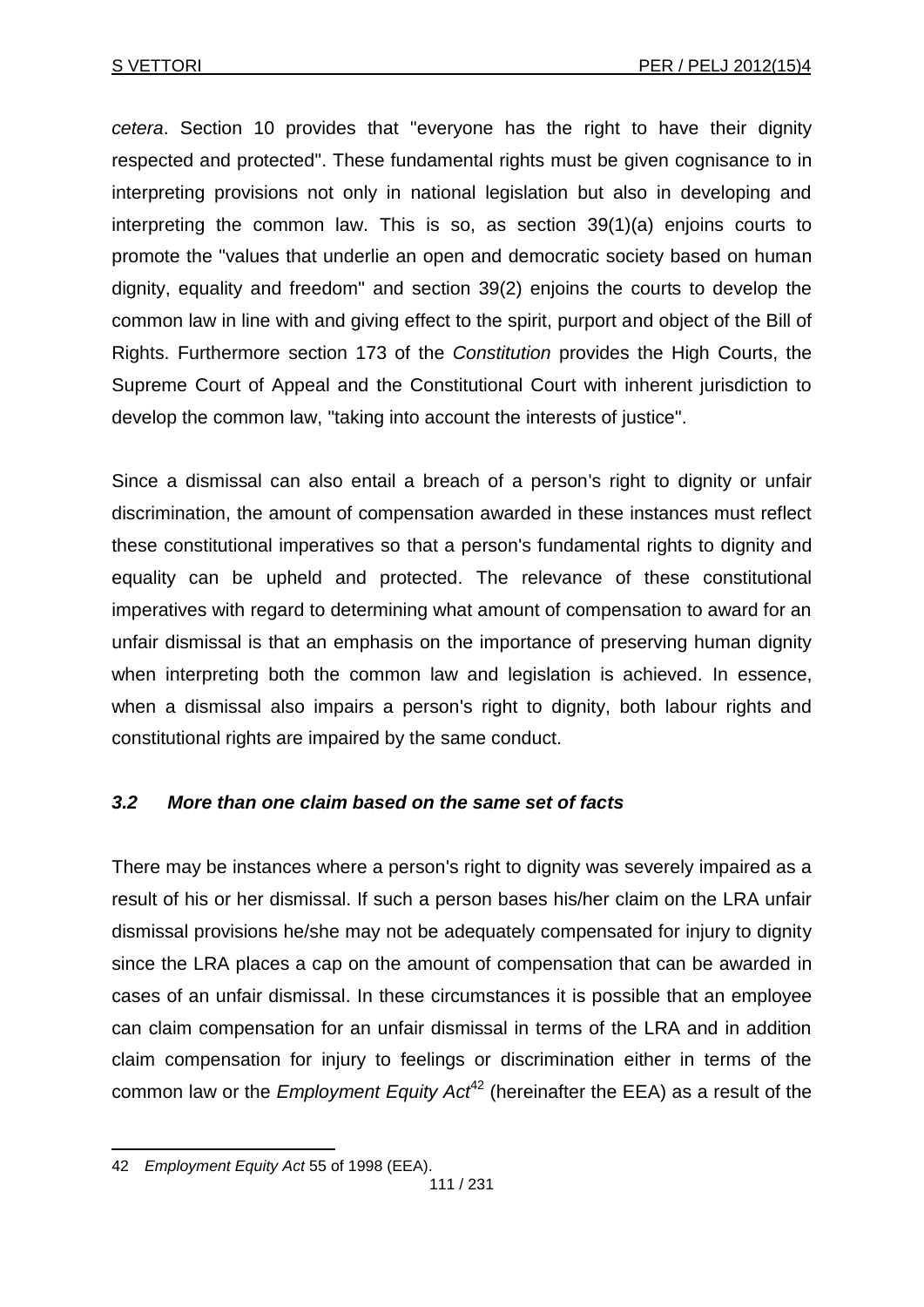dismissal. In other words, there can be more than one cause of action based on the same set of facts.

Very often, in the course of a dismissal an employee also suffers injury to feelings or an infringement of the right to dignity. This is usually the case where there has been a constructive dismissal $43$  or a breach of the implied term of trust and confidence. $44$ Section 195 of the LRA provides that "an order or award of compensation made in terms of this Chapter is in addition to, and not a substitute for, any other amount to which the employee is entitled in terms of any law, collective agreement or contract of employment". In *Gcaba v Minister of Safety & Security*<sup>45</sup> the Constitutional Court held that section 157(2) of the LRA allows the High Court to adjudicate issues arising from employment if the Labour Court does not have exclusive jurisdiction in respect of such issues. In *Ntsabo v Real Security CC*<sup>46</sup> the Labour Court awarded the employee the maximum compensation for constructive dismissal in terms of the LRA, namely 12 months' salary, in addition to damages arising from the sexual harassment of the employee which resulted in the constructive dismissal, in terms of the provisions of the *Employment Equity Act<sup>47</sup>* (the EEA).<sup>48</sup> In the light of this, the possibility of claiming compensation in terms of the EEA, or in terms of the common law in addition to a claim for unfair dismissal in terms of the LRA based on the same

<sup>-</sup>43 Section 186(1)(e) LRA.

<sup>44</sup> The notion of "constructive dismissal" is derived from English law. Cameron JA in *Murray v Minister of Defence* 2009 3 SA 130 (SCA) para 8 explains: "The term used in English law 'constructive dismissal' (where 'constructive' signifies something the law deems to exist for reasons of fairness and justice, such as notice, knowledge, trust, desertion), has become well established in our law. In employment law, constructive dismissal represents a victory for substance over form. Its essence is that although the employee resigns, the causal responsibility for the termination of service is recognised as the employer's unacceptable conduct, and the latter therefore remains responsible for the consequences". For a detailed discussion of the implied term of trust and confidence see Vettori 2011 *Stell LR* 179-181.

<sup>45</sup> *Gcaba v Minister of Safety & Security* (Unreported Constitutional Court Case No T64/08, 7 October 2009) para 73.

<sup>46</sup> *Ntsabo v Real Security CC* 2003 4 *ILJ* 2341 (LC).

<sup>47</sup> *Employment Equity Act* 55 of 1998.

<sup>48</sup> See also *Dial Tech CC v Hudson* 2007 28 *ILJ* 1237 (LC) para 63 where the court stated: "Whilst the cause of action in both the constructive dismissal and the harassment cases may arise from the same set of facts and circumstances, the remedies are located in different statutes. The remedies for constructive dismissal and unfair discrimination are found in the LRA and EEA respectively". The court therefore concluded that the employee was entitled to pursue a claim based on constructive dismissal in terms of the LRA in addition to one based on unfair discrimination in terms of the EEA even though both causes of action were given rise to by the same set of facts. This approach was followed in *Ditsamai v Gauteng Shared Services Centre*  2009 5 BLLR 456 (LC).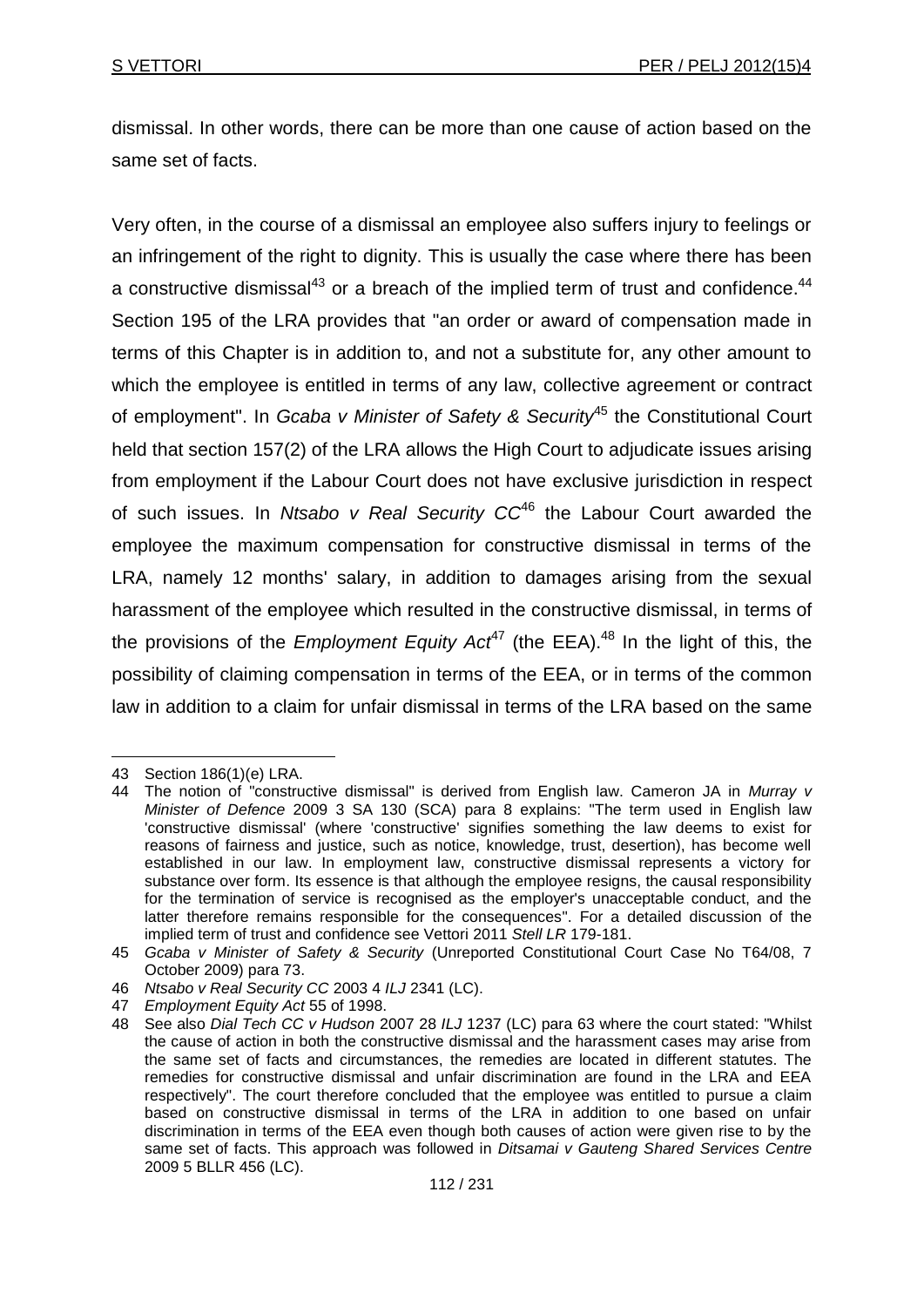set of facts will be discussed. The discussion will be limited to instances where the employee's dignity was impaired as a result of discrimination or harassment. In such instances the employee could claim that he/she was constructively dismissed.

## *3.2.1 The common law duty of care*

Every employer has the common law duty to take reasonable care of an employee's safety. The breach of the duty of care can also take the form of an omission.<sup>49</sup> Brassey states:

Since employers can be held liable for omissions, employers can be liable for failing to prevent people, such as suppliers, customers or employees, from causing their employees harm. They are likely to be held liable if they provided the opportunity or conditions for the injurious act or had the power to prevent it. $50$ 

Breach of this duty occurs if the employer fails to guard against injury or harm in circumstances where a reasonable person would have foreseen the likelihood of injury or harm.<sup>51</sup>

In *Media 24 Ltd v Grobler*<sup>52</sup> the Supreme Court of Appeal held that it is "well settled" that employers owe their employees a duty to take reasonable care of their safety.<sup>53</sup> The court expressed the opinion that this duty is not confined to protecting employees from physical harm, but includes a duty to protect employees from psychological harm.<sup>54</sup> The court found that the legal convictions of the community required an employer to take reasonable steps to protect its employees against acts

-

<sup>49</sup> See Brassey *Employment and Labour Law* vol 1 E4:29.

<sup>50</sup> Brassey *Employment and Labour Law* vol 1 E4:30.

<sup>51</sup> Brassey *Employment and Labour Law* vol 1 E4:30-31.

<sup>52</sup> *Media 24 Ltd v Grobler* 2005 26 *ILJ* 1007 (SCA).

<sup>53</sup> See Brassey *Employment and Labour Law* vol 1 E4:19-49.

<sup>54</sup> *Media 24 Ltd v Grobler* 2005 26 *ILJ* 1007 (SCA) para 65.

<sup>55</sup> Difficulty arises in the application of what constitutes "the course and scope of employment". See in this regard *Feldman (Pty) Ltd v Mall* 1945 AD 733 774; *Viljoen v Smith* 1997 1 SA 309 (A) 315D-317A; *Minister of Safety and Security Services v Jordaan t/a Andre Jordaan Transport*  2000 4 SA 21 (SCA) para 5; *Minister van Veiligheid en Sekuriteit v Japmoco BK h/a Status Motors* 2002 5 SA 649 (SCA) paras 11-16 and *Minister van Veiligheid en Sekuriteit v Phoebus Appollo Aviation BK* 2002 5 SA 475 (SCA) paras 8-18. See also *K v Minister of Safety and Security* 2005 3 All SA 519 (SCA) and *K v Minister of Safety and Security* 2005 8 BLLR 749 (CC).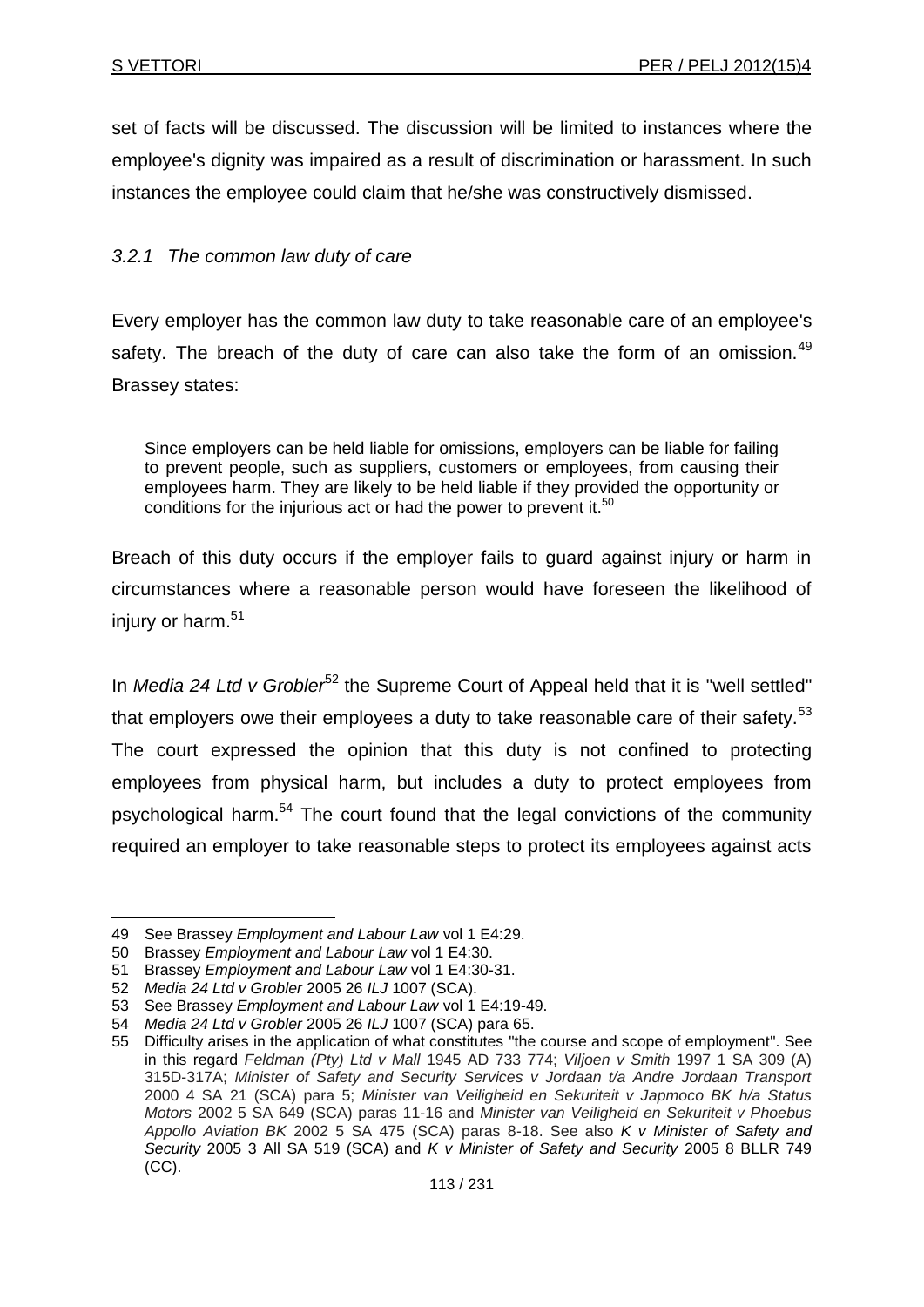of sexual harassment of other employees. Failure to do so would result in employers having to pay compensation to the victim of such sexual harassment.

The constitutional imperatives discussed above may have the effect of increasing the ambit of the common law duty of employers to take reasonable care of and to protect employees from physical and psychological harm arising from harassment, stigmatisation and discrimination at the workplace. This in turn may result in higher awards of compensation where a person's dignity is impaired in the course of an unfair constructive dismissal.

#### *3.2.2 The vicarious liability of the employer*

In terms of common law vicarious liability of the employer, an employer will be held vicariously liable for a delict committed by an employee if it is committed by the employee in the course and scope of his or her employment.<sup>55</sup> This delictual act could result in the impairment of the dignity of another person. If such an impairment is so severe as to render a person's work situation intolerable, it could amount to a constructive dismissal. As discussed above, this would violate the right not to be unfairly dismissed and the right not to be unfairly discriminated against and to have one's dignity impaired.

Although a detailed discussion of the interpretation of the concept "in the course and scope of employment" in the context of an employer's liability for the wrongful acts of its employees is beyond the scope of this article, it is nevertheless noteworthy that the Constitutional Court in *K v Minister of Safety and Security*<sup>56</sup> felt it appropriate, in the light of constitutional imperatives, to expand and develop the common law of vicarious liability so that it "is sufficiently flexible to incorporate not only constitutional norms, but other norms as well'.<sup>57</sup> In this context the Constitutional Court emphasised the "pervasive normative effect of our *Constitution*" and the consequent obligation of courts to develop the common law so that it promotes the spirit, purport

**.** 

<sup>56</sup> *K v Minister of Safety and Security* 2005 8 BLLR 749 (CC).

<sup>57</sup> See *F v Minister of Safety and Security* 2012 1 SA 536 (CC).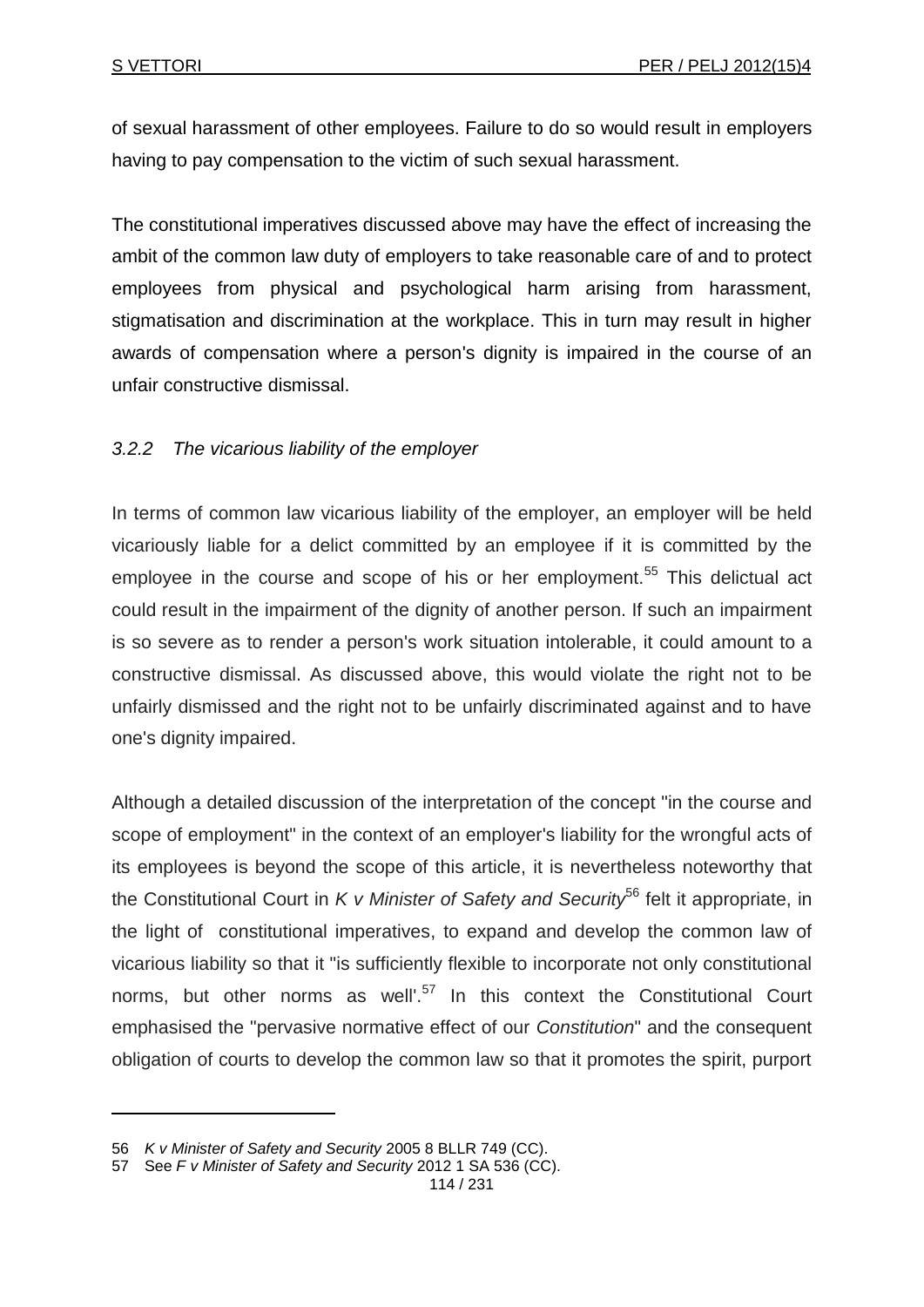and objects of the *Constitution* in terms of section 39(2) of the *Constitution*. <sup>58</sup> A person's right to dignity is important in this context. In this case three policemen in turn raped a young woman who had gone to them for protection. The Court held that although the police officers' actions were obviously a clear deviation from their duty, there was a sufficiently close relationship between their employment and the wrongful conduct to hold the Minister of Safety and Security liable.

In *Grobler v Naspers Bpk*<sup>59</sup> the court found the employer vicariously liable for the acts of sexual harassment committed by a manager. The victim was his secretary. After considering the development of the doctrine of vicarious liability in other common law jurisdictions, the court concluded that policy considerations justified its finding.<sup>60</sup> The court held that in order to establish the vicarious liability of the employer, there must be a "significant relationship" between the unlawful conduct and the creation or increase of the risk which was caused by the employer. Factors that were taken into account to establish this relationship included the harasser's ability to abuse his position of authority at the workplace as a result of the ambit of authority given to him by the employer, and the vulnerability of the harassed employee as a result of the harasser's position of authority. In this context the court considered the working relationship between a manager and his secretary to be one that increases the risk of the sexual harassment of the secretary. The court also took into account the fact that the manager had a close relationship with and considerable influence on the managing director. As a result of this he was in a position to influence his subordinate's careers by ensuring failure if they did not abide by his sexual demands and success if they did.

It is significant that the court stated that if it was incorrect in finding the employer vicariously liable, then the existing rule of vicarious liability was not sufficiently flexible to deal with the problems of sexual harassment in the workplace. In this case, the court thought, courts would be obliged in terms of the *Constitution* to

**.** 

<sup>58</sup> *F v Minister of Safety and Security* 2012 1 SA 536 (CC) para 15.

<sup>59</sup> *Grobler v Naspers Bpk* 2004 25 *ILJ* 439 (C). See also *Farhana v Open Learning Systems Education Trust* (Unreported Labour Court Case No JS347/10, 20 April 2011) and *Gauteng Shared Services Centre v Samai* (Unreported Labour Appeal Court Case No JA44/09, 7 December 2011).

<sup>60</sup> A thorough discussion of the reasoning of the court is beyond the scope of this article.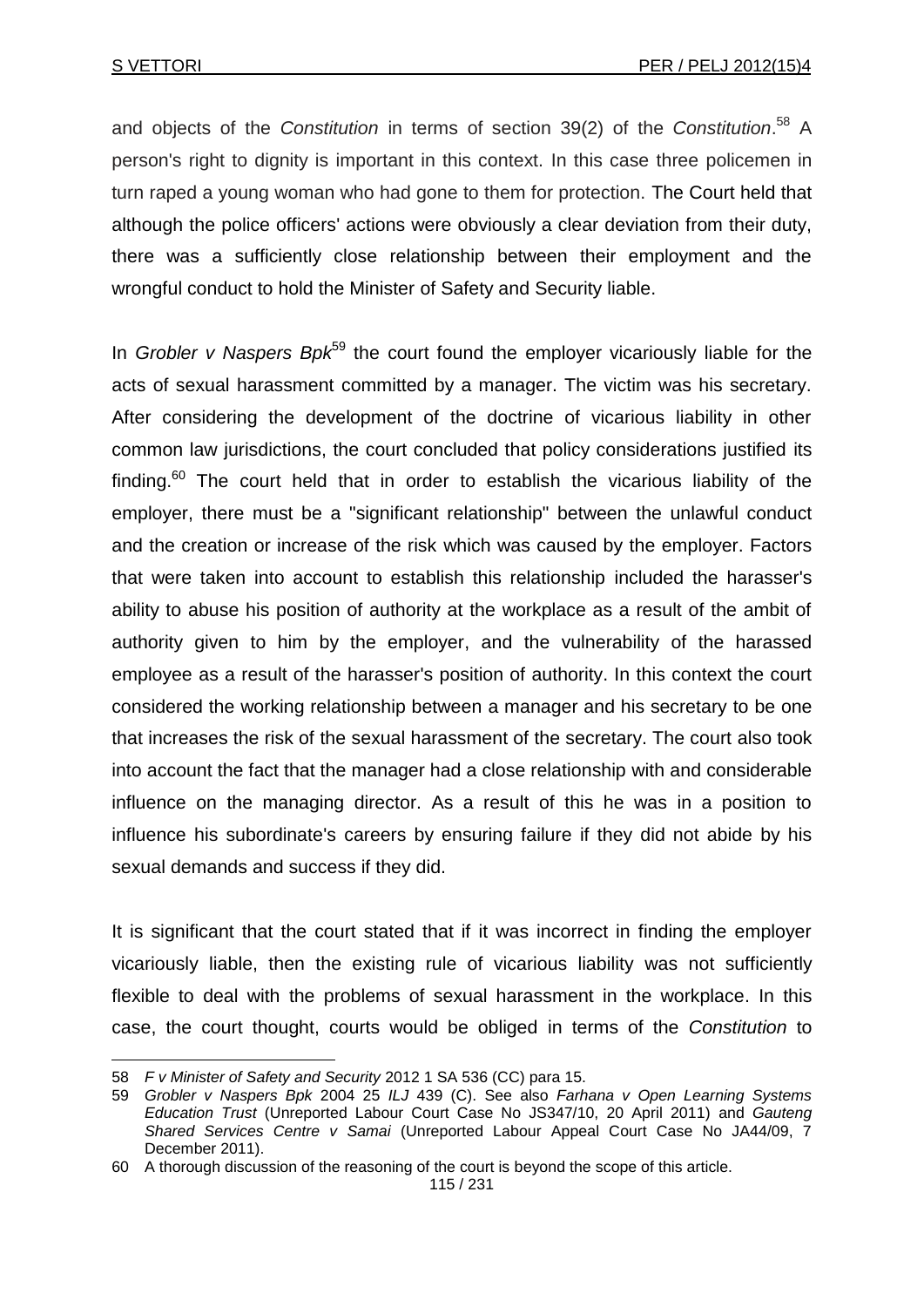develop or adapt the common law of vicarious liability in order to protect and develop the fundamental rights to personal dignity, to the freedom and security of person, and to the bodily and psychological integrity of women in the workplace.<sup>61</sup> As seen above, the Constitutional Court later adopted this same stance in *K v Minister of Safety and Security*.

The court also held that an employer can escape liability by proving that reasonable care was taken to prevent harassment and to correct any such harassment immediately, and that the plaintiff employee unreasonably failed to avail herself of any preventative, or unreasonably failed to prevent harm.<sup>62</sup> This is significant because the statutory provision providing for the vicarious liability of an employer provides a similar escape route for the employer. Section 60 of the EEA provides *inter alia* that if an employer directly encourages or even by its inaction allows or condones conduct which is in breach of the  $EEA$ ,  $63$  it will be vicariously liable for the damages flowing from such a breach. It reads as follows:

(1) If it is alleged that an employee, while at work, contravened a provision of this Act, or engaged in any conduct that, if engaged in by that employee's employer, would constitute a contravention of a provision of this Act, the alleged conduct must immediately be brought to the attention of the employer.

(2) The employer must consult all relevant parties and must take the necessary steps to eliminate the alleged conduct and comply with the provisions of this Act.

(3) If the employer fails to take the necessary steps referred to in subsection (2), and it is proved that the employee has contravened the relevant provision, the employer must be deemed also to have contravened that provision.

(4) Despite subsection (3), an employer is not liable for the conduct of an employee if that employer is able to prove that it did all that was reasonably practicable to ensure that the employee would not act in contravention of this Act.

<sup>-</sup>61 *Gauteng Shared Services Centre v Samai* (Unreported Labour Appeal Court Case No JA44/09, 7 December 2011) 514 C-H.

<sup>62</sup> *Gauteng Shared Services Centre v Samai* (Unreported Labour Appeal Court Case No JA44/09, 7 December 2011) 495 G-H.

<sup>63</sup> Section 6(1) of the EEA prohibits discrimination in the following terms: "No person may unfairly discriminate, directly or indirectly, against an [employee,](javascript:void(0);) in any [employment policy or practice,](javascript:void(0);) on one or more grounds, including race, gender, sex, [pregnancy,](javascript:void(0);) marital status, [family](javascript:void(0);)  [responsibility,](javascript:void(0);) ethnic or social origin, colour, sexual orientation, age, disability, religion, [HIV](javascript:void(0);) status, conscience, belief, political opinion, culture, language and birth". S 6(3) prohibits harassment in the following terms: "Harassment of an employee is a form of unfair discrimination and is prohibited on any one, or a combination of grounds of unfair discrimination listed in subsection (1)".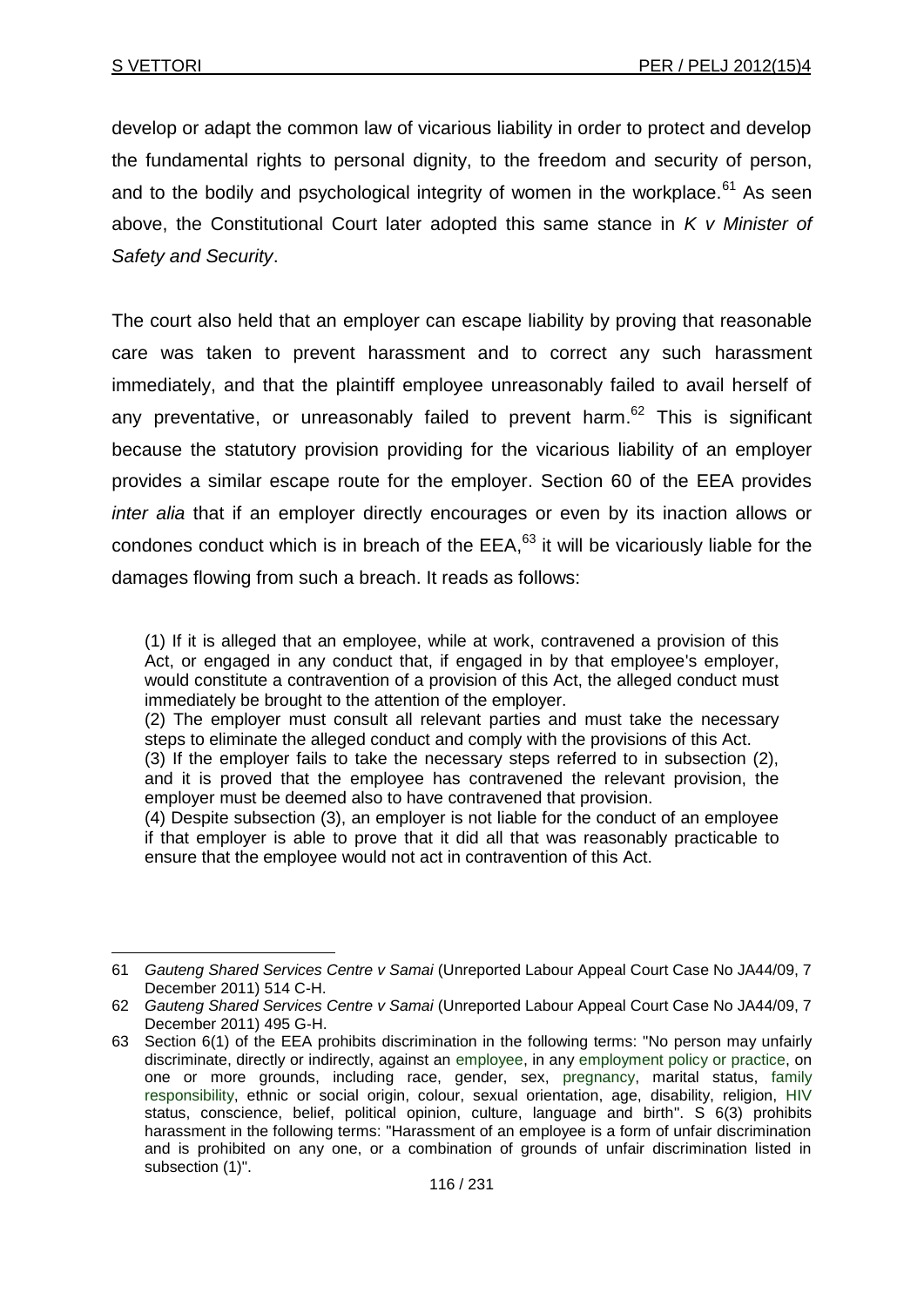This section was invoked in *Ntsabo v Real Security CC*. <sup>64</sup> Ntsabo, a security guard, resigned after being sexually harassed by her supervisor. The employer, despite having been informed of the incidents of sexual harassment, consistently ignored the situation and in a complacent manner did nothing about it. The victim of the sexual harassment consequently resigned. The Labour Court found that the employer's inaction and complacency with regard to the situation had rendered it intolerable for Ntsabo to continue working and consequently Ntsabo was found to have been constructively dismissed in terms of the LRA. $^{65}$  The basis of the constructive dismissal was sexual harassment. Sexual harassment is not one of the prohibited grounds of discrimination listed in section 187(f) of the LRA, and it qualifies as a ground for discrimination in terms of section 6(3) of the EEA only. In consequence the court per Pillay J was unable to find that the dismissal was an automatically unfair dismissal in terms of section 187(f) of the LRA, which attracts compensation of up to 24 months salary. Nevertheless the inaction of the employer was still found to constitute an unfair dismissal in terms of section 186(1)(e) of the LRA. The court made the maximum allowable award compensation for an unfair dismissal which is not an automatically unfair dismissal. This amounts to twelve month's salary,<sup>66</sup> which in this case amounted to R12 000.

The same inaction of the employer resulted in a further two awards for compensation. Section 50(1)(d) and (e) of the EEA provide that the Labour Court may make any appropriate order including awarding compensation and damages "in circumstances contemplated in this Act". Section 50(2) of the EEA further provides that if the Labour Court finds that an employee has been unfairly discriminated against, it may make "any order that is just and equitable in the circumstances, including-

- (a) payment of compensation by the employer to the employee;
- (b) payment of damages by the employer to the employee". $67$

-

<sup>64</sup> *Ntsabo v Real Security CC* 2003 4 *ILJ* 2341 (LC).

<sup>65</sup> Section 186(1)(e) LRA.

<sup>66</sup> Section 194(1) LRA

<sup>67</sup> In *Coetzer v Minister of Safety & Security* 2003 24 *ILJ* 163 (LC) 306 the primary remedy for unfair discrimination was held to be what the court deems just and equitable.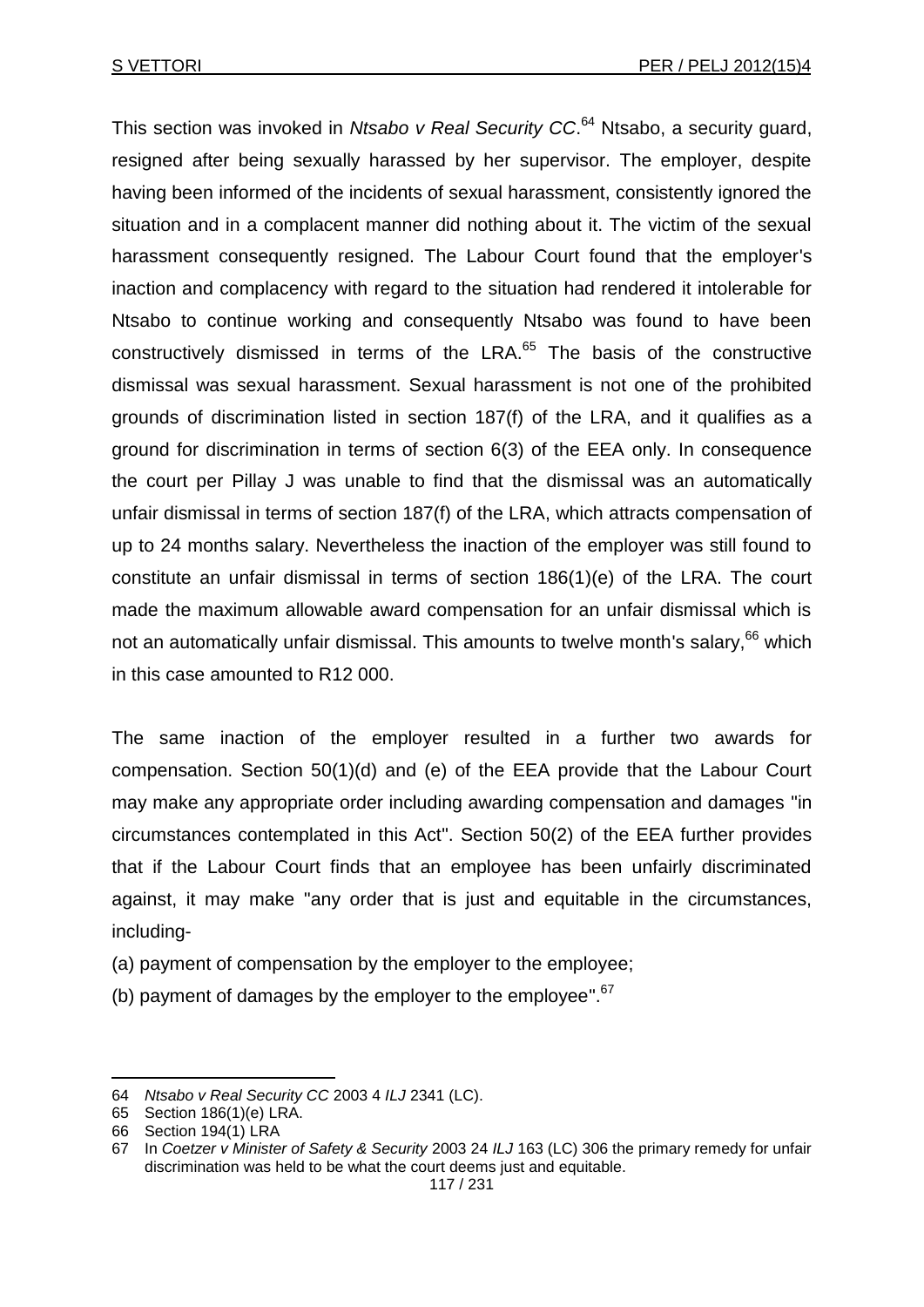**.** 

The employer was ordered in terms of the EEA to pay a further amount of R20 000 for future medical costs for psychiatric treatment and an amount of R50 000 for general damages including *contumelia*. <sup>68</sup> In addition, the employer was ordered to pay for the costs of the application. Liability for future medical costs and general damages including *contumelia* was based on the statutory vicarious liability of the employer for the conduct of its employees created in terms of section 60 of the EEA.

In *Marsland v New Way Motor & Diesel Engineering*<sup>69</sup> the employee suffered a nervous breakdown as a result of his wife's leaving him during the December holidays. After hospitalisation for his breakdown, on his return to work, the employer, principally through the conduct of the managing director, placed the employee in a situation that rendered him incapable of doing his work. The employee was also so severely verbally abused, mainly by the managing director, that the court found the abuse to amount to a form of harassment. The court found that there had been a constructive dismissal and that the reason for the dismissal was unfair discrimination based on mental illness. The court found the dismissal to be automatically unfair on the basis of section 187(1)(f) of the LRA, which provides that a dismissal is automatically unfair if:

... the employer unfairly discriminated against an employee, directly or indirectly, on any arbitrary ground, including, but not limited to race, gender, sex, ethnic or social origin, colour, sexual orientation, age, disability, religion, conscience, belief, political opinion, culture, language, marital status or family responsibility.

Mental illness is not one of the factors listed in section 187(1)(f) of the LRA. Despite this, Stein AJ found that since discrimination on the ground that a person suffers from a mental illness has the potential to infringe that person's dignity as a human being, such discrimination must be treated as discrimination on a prohibited ground.<sup>70</sup> Section  $6(1)$  of the EEA does not list mental illness as a prohibited ground for discrimination. Unlike section 187(1)(f) of the LRA, the words "on any arbitrary ground, including" do not precede the list of prohibited grounds. The listed prohibited grounds in the EEA, however, are preceded by the word "including". This indicates

<sup>68</sup> This refers to non patrimonial damages suffered as a result of an injury to dignity, for example.

<sup>69</sup> *Marsland v New Way Motor & Diesel Engineering* 2009 30 *ILJ* 169 (LC).

<sup>70</sup> *Marsland v New Way Motor & Diesel Engineering* 2009 30 *ILJ* 169 (LC) 193E.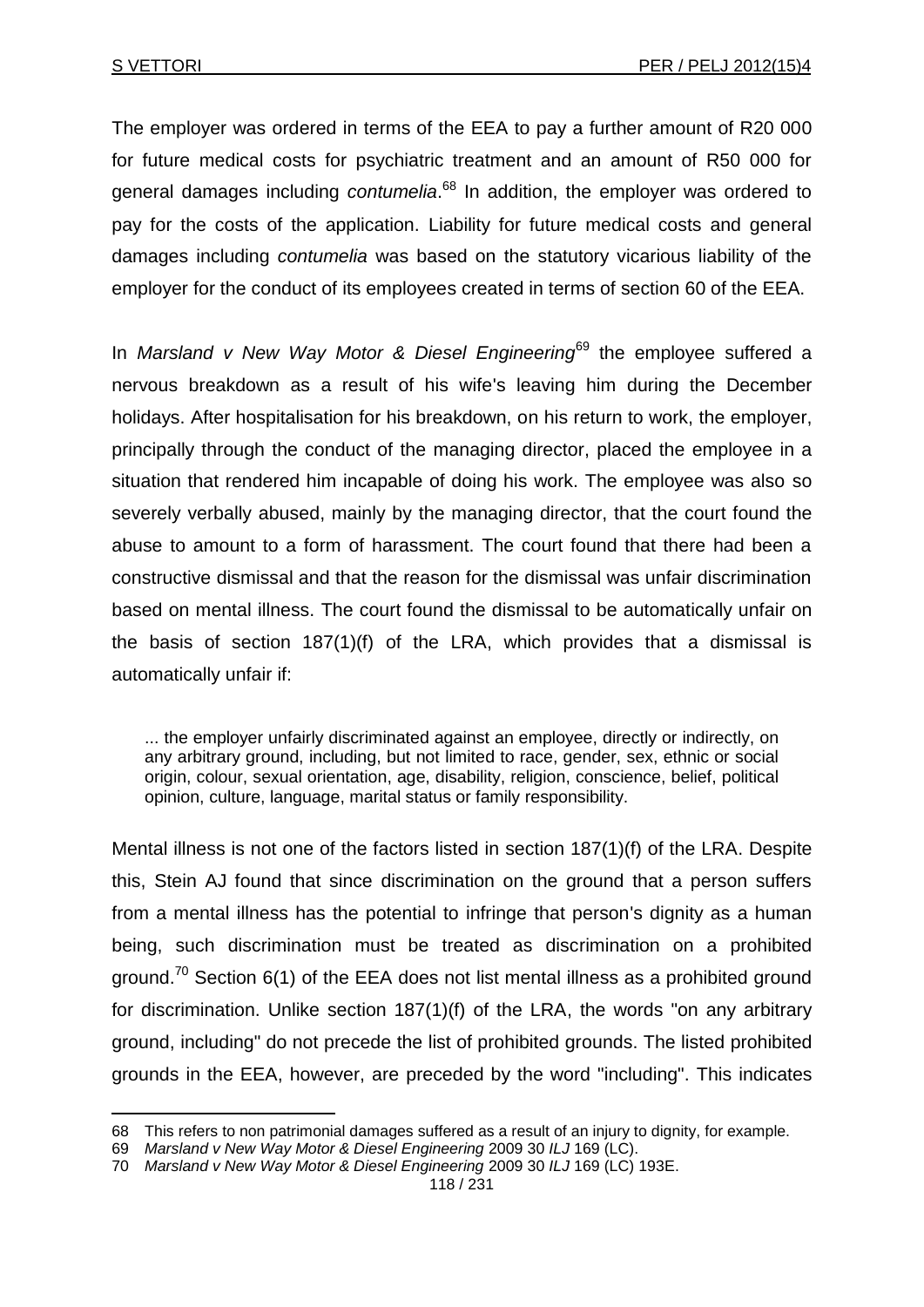that the legislature did not intend to limit the grounds of discrimination to those listed in section 6(1). The decisive factor for a finding of discrimination in the *Marsland* case was that the basis for discrimination had the potential to impair the person's dignity as a human being. Since one of the purposes of the EEA "is to achieve equity in the workplace by promoting equal opportunity and fair treatment in employment through the elimination of unfair discrimination", $71$  it could be argued that all forms of discrimination that have the potential to impair a person's dignity, even if not on the basis of a listed ground, are prohibited by section 6(1) of the EEA.

Therefore, conceivably Mr Marsland could claim that he was unfairly discriminated against by the managing director on the basis of mental illness and that this amounts to unfair discrimination in terms of section 6(1) of the EEA. In terms of section 60 of the EEA the employer could be held vicariously liable for this discrimination. As was the case in *Ntsabo*, Marsland would then be able to institute an action in terms of the EEA in addition to his claim for constructive dismissal in terms of the LRA. The difference between *Ntsabo* and *Marsland* is that the constructive dismissal in *Ntsabo* was not found to be automatically unfair. This could possibly result in a deduction of the compensation awarded as a result of the dismissal being automatically unfair from any compensation the Labour Court may award on the basis of section 60 of the EEA.

In cases of unfair discrimination in terms of the EEA, the Labour Court can make an award that it deems to be just and equitable.<sup>72</sup> There is no statutory limitation on the amount that can be awarded. Therefore, whether one's claim is based on unfair discrimination in terms of the EEA or on the common law (on the vicarious liability of the employer or on the duty to take reasonable care of the safety of employees), the ultimate outcome concerning the amount of compensation will be determined by the judge's sense of what is right and fair. Even though a judge will have the benefit of the opinions of expert witnesses concerning the extent of the injury, be it physical or psychological, as well as the results of calculations of actuaries, the fact remains that determining the amount of damages can never be an exact science. Inevitably there

<sup>-</sup>71 Section 2(a) EEA.

<sup>72</sup> Section 50(2) EEA.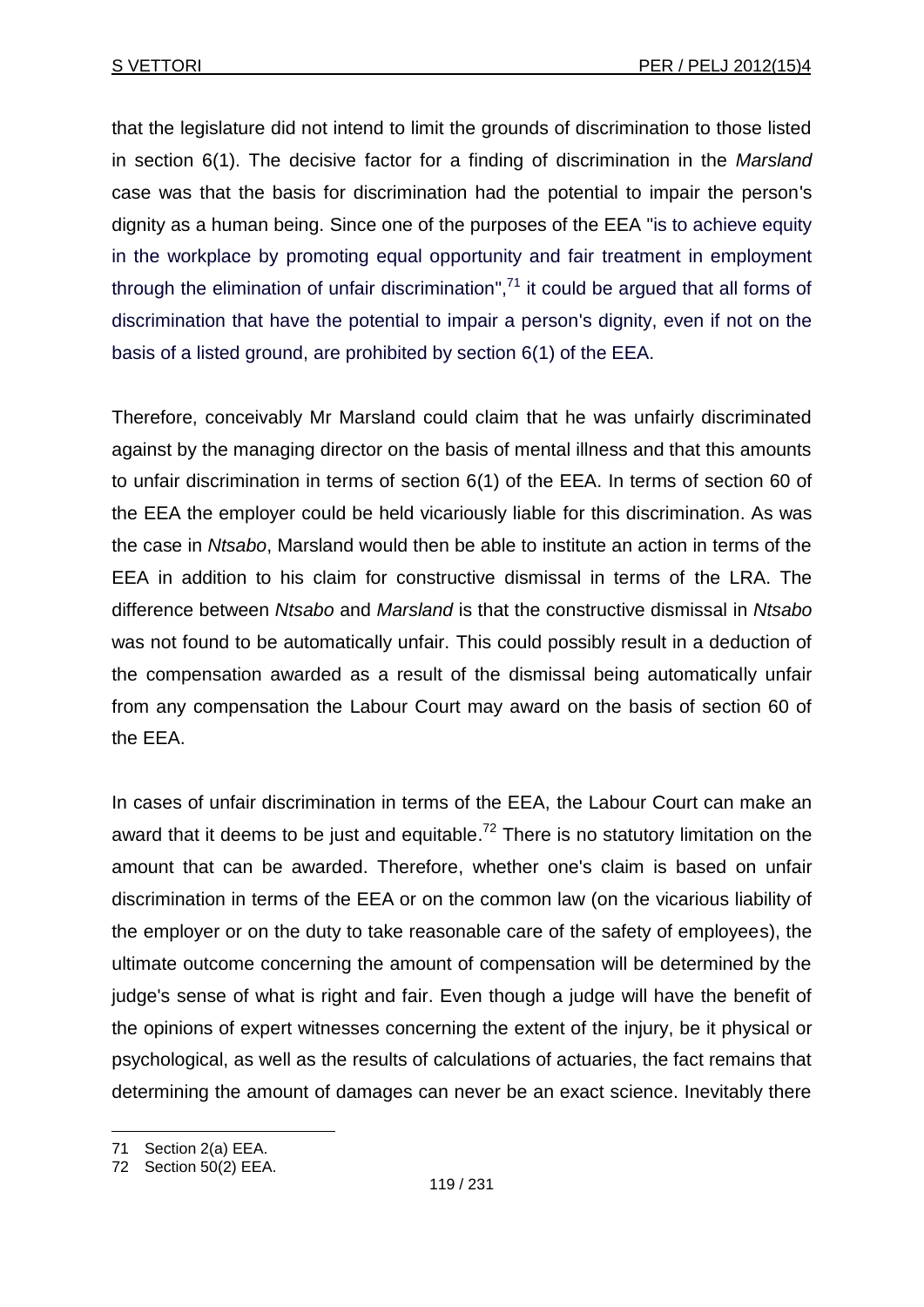will always be an element of subjectivity in the final determination. Given the fact that unfair discrimination "undermines fundamental values that the labour relations community in our country depends on to regulate its very existence"<sup>73</sup> it may be that the courts will impose punitive damages in severe cases of unfair discrimination that extend beyond pure financial loss.

## **4 Conclusion**

The fact that an employment relationship is based at least partly on commercial considerations is evidenced by the fact that an employer is not only entitled to but even encouraged to make profits. A possible justification for legislative caps on the amount of compensation allowed for unfair dismissal may be the preservation of the interests of business efficiency and certainty. However, commercial viability can never be at the expense of a person's dignity;<sup>74</sup> hence the notion that the employment relationship is relational. The interpretation of legislative and common law provisions must be undertaken against the backdrop of the fundamental constitutional guarantees *inter alia* of the right to fair labour practices and the rights to dignity and equality.

This proposition is reflected in the law because in circumstances where an unfair dismissal also involves an impairment of one's dignity or discrimination, a disgruntled employee can avail himself/herself of the common law and/or certain provisions of the EEA where there are no limits imposed regarding the amount of compensation a court can award. If there has been unfair discrimination, the courts may even award punitive and non-pecuniary damages.

<sup>-</sup>73 Per Nicholson JA in *Chemical Energy Paper Printing Wood & Allied Workers Union v Glass & Aluminium 2000 CC* 2002 23 *ILJ* 695 (LAC*)* para 48.

<sup>74</sup> In *Whitehead v Woolworths (Pty) Ltd* 1999 8 BLLR 862 (LC) para 32, the Labour Court held that in the light of the fundamental rights protected in terms of the Constitution, "the fairness or unfairness of the discrimination cannot be measured against the profitability or for that matter efficiency of a business enterprise".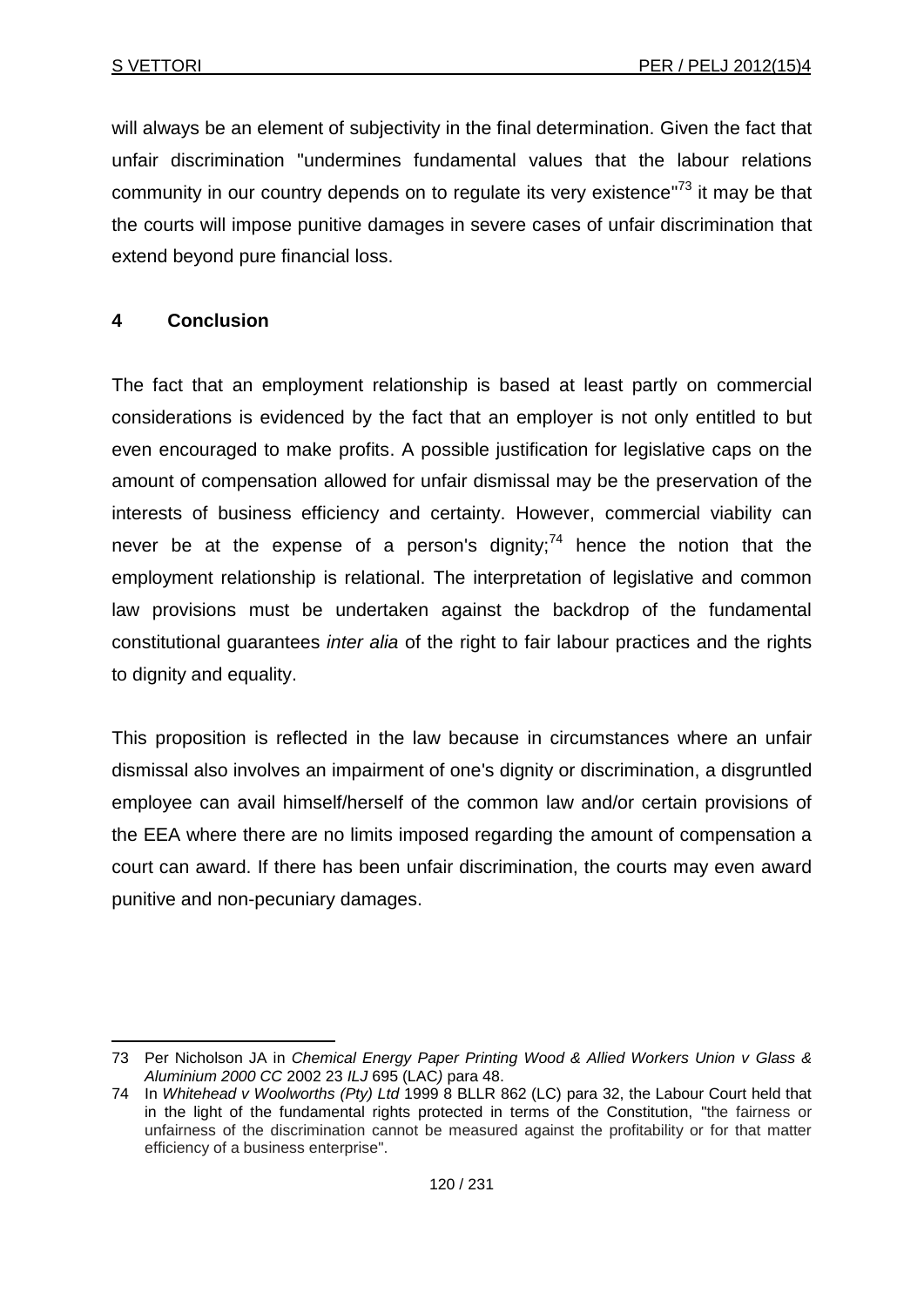#### **Bibliography**

#### Brassey *Employment and Labour Law*

Brassey M *Employment and Labour Law* (Juta Cape Town 2000)

## Brassey *et al New Labour Law*

Brassey M *et al The New Labour Law* (Juta Cape Town 1987)

# Claassen *Dictionary*

Claassen RD *Dictionary of Legal Words and Phrases* (Butterworths Durban 1975-)

## Grogan *Workplace Law*

Grogan J Workplace Law 10<sup>th</sup> ed (Juta Cape Town 2010)

## Van Niekerk *Unfair Dismissal*

Van Niekerk A *Unfair Dismissal* 4 th ed (Siber Inc Claremont 2008)

#### Vettori 2011 *Stell LR*

Vettori S "Constructive dismissal and repudiation of contract: What must be proved?" 2011 *Stell LR* 173-187

# *Register of legislation*

*Constitution of the Republic of South Africa*, 1996 *Employment Equity Act* 55 of 1998 *Labour Relations Act* 28 of 1956 *Labour Relations Act* 66 of 1995

#### *Register of case law*

*Alert Employment Personnel (Pty) Ltd v Leech* 1993 14 *ILJ* 655 (LAC) *Alpha Plant and Services (Pty) Ltd v Simmonds* 2001 22 *ILJ* 359 (LAC)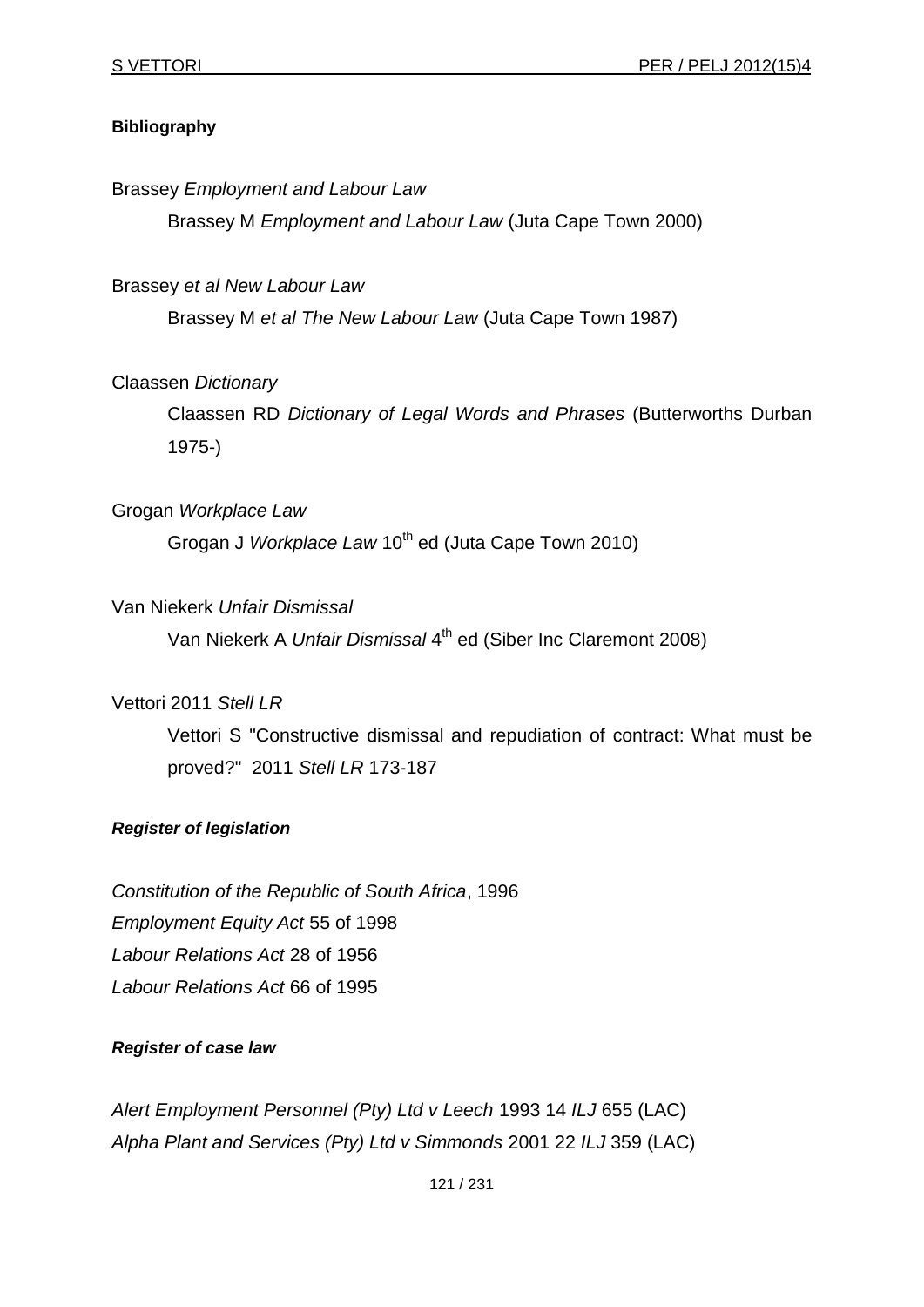- *Chemical Energy Paper Printing Wood & Allied Workers Union v Glass and Aluminium 2000 CC* 2002 23 *ILJ* 695 (LAC)
- *Chothia v Hall Longmore & Co (Pty) Ltd* 1997 18 *ILJ* 1090 (LC)
- *Coetzer v Minister of Safety & Security* 2003 24 *ILJ* 163 (LC)
- *Da Silva v Coutinho* 1971 3 SA 123 (A)
- *Dial Tech CC v Hudson* 2007 28 *ILJ* 1237 (LC)
- *Ditsamai v Gauteng Shared Services Centre* 2009 5 BLLR 456 (LC)
- *F v Minister of Safety and Security* 2012 1 SA 536 (CC)
- *Farhana v Open Learning Systems Education Trust* (Unreported Labour Court Case No JS347/10, 20 April 2011)
- *Feldman (Pty) Ltd v Mall* 1945 AD 733
- *Ferodo (Pty) Ltd v De Ruiter* 1993 14 *ILJ* 974 (LAC)
- *Fose v Minister of Safety and Security* 1997 3 SA 786 (CC)
- *Gauteng Shared Services Centre v Samai* (Unreported Labour Appeal Court Case No JA44/09, 7 December 2011)
- *Gcaba v Minister of Safety & Security* (Unreported Constitutional Court Case No T64/08, 7 October 2009)
- *Grobler v Naspers Bpk* 2004 25 *ILJ* 439 (C)
- *Johnson v Unisys Ltd* 2001 IRLR 279
- *Johnson & Johnson v CWIU* 1998 12 BLLR 1209 (LAC)
- *K v Minister of Safety and Security* 2005 3 All SA 519 (SCA)
- *K v Minister of Safety and Security* 2005 8 BLLR 749 (CC)
- *Le Monde Luggage CC t/a Pakwells Petje v Dunn* 2007 28 *ILJ* 2246 (LAC)
- *Lukie v Rural Alliance CC t/a Rural Development Specialist* 2004 25 *ILJ* 1445 (LC)

*Marsland v New Way Motor & Diesel Engineering* 2009 30 *ILJ* 169 (LC)

*Media 24 Ltd v Grobler* 2005 26 *ILJ* 1007 (SCA)

- *Minister of Safety and Security Services v Jordaan t/a Andre Jordaan Transport*  2000 4 SA 21 (SCA)
- *Minister for Justice & Constitutional Development v Tshishonga* 2009 9 BLLR 862 (LAC)
- *Minister van Veiligheid en Sekuriteit v Japmoco BK h/a Status Motors* 2002 5 SA 649 (SCA)